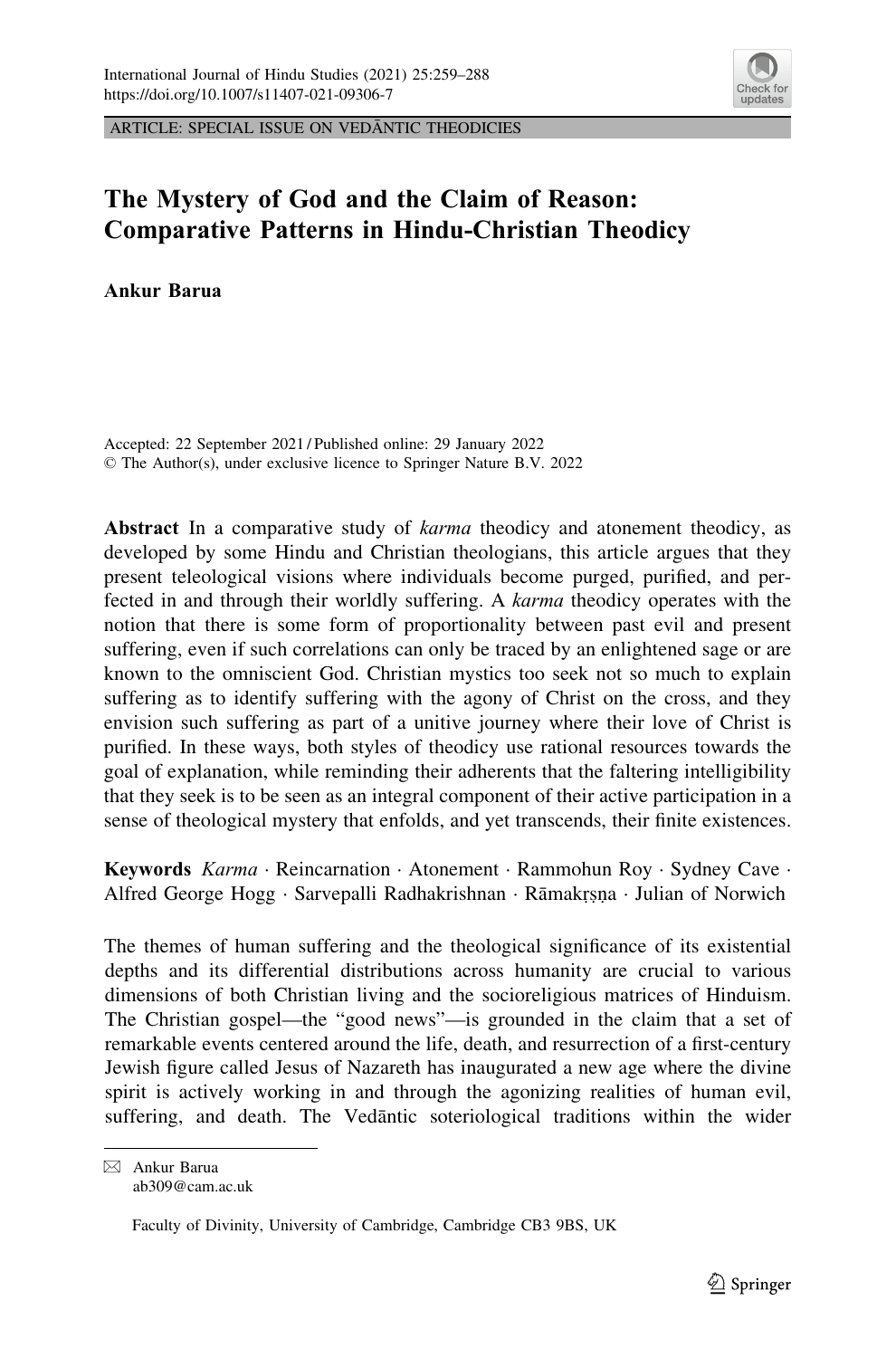theological, experiential, and cultural matrices of Hinduism claim that the processes of karma and rebirth constitute a moral stage where individuals are gradually perfected towards their telos of supramundane fulfillment. As is indicated by this thumbnail sketch of "Christianity" and "Hinduism"—two massively complex blocks of scriptural exegesis, ritual practice, and soteriological technology—the motif of suffering is interwoven with questions of the origin of the world, the theological significance of human existence, the ultimate destiny of humanity, the transhistorical fulfillment of temporal life, and so on. Therefore, the Hindu and the Christian responses to the famous question, "Why does God allow suffering?," which are at times sharply divergent and at other times strongly resonating, involve whole constellations of concepts such as original sin, free will, *karma*, predestination, self-realization, grace, ignorance, reincarnation, resurrection, and others.

Over the last five decades or so, a significant amount of philosophical material has been produced on the "problem of evil"—the question of why there is evil in a world which is putatively produced and sustained by a God who is omnipotent, omniscient, and omnibenevolent. The argument from the premise that there is evil to the conclusion that there is no deity with various omniattributes has been broken down into two types—the logical and the evidential. According to the former, there is a deductive argument which proceeds with the force of logical necessity from the premise to the conclusion (Mackie [1955\)](#page-28-0). If such an argument demonstrating logical incompatibility were to be devised, it would render theism incoherent at one stroke. However, the logical argument is usually taken as refuted—thus, it has been noted that God might allow certain instances of evil to bring about a good by which they are outweighed (Van Inwagen [1996\)](#page-29-0). Philosophers such as William L. Rowe [\(1996](#page-29-0)) have instead developed versions of the evidential argument which argue inductively from the existence of certain types of seemingly pointless or "dysteleological" suffering to the nonexistence of a God who is omnipotent and morally perfect. The evidential argument too does not constitute a knockdown proof for or against the divine existence, for epistemic agents evaluate and assess the "evidence" differently from the perspectives of their own worldviews. The current analytical landscape regarding the problem is thus populated by various standpoints which can be placed in two broad categories—defense and theodicy. The former strategy seeks to rebut the charge that the existence of evil indicates that the existence of God is implausible or unlikely, by contending, for instance, in an influential style of argumentation called "skeptical theism," that we are finite cognitive beings and therefore we cannot properly claim that we are able to comprehend the morally sufficient reasons an omniscient God could have for allowing specific instances of evil (Alston [1991](#page-27-0); Wykstra [1984](#page-29-0)). The burden of proof is shifted to the nontheist on the grounds that the ways of God are so epistemically inaccessible to humanity that we are not in a position to state decisively that certain instances of evil are indeed gratuitous or irredeemable in the ultimate analysis. In contrast, the latter takes on the burden of proof and seeks to provide a more substantive account of the teleological orientation of suffering in a world under divine providence. One version, called the "free will" theodicy, argues that moral evil arises through the misuse of libertarian free will, which is intrinsically valuable and is given to us by God. Another version, called the "soul-making" theodicy, claims that human beings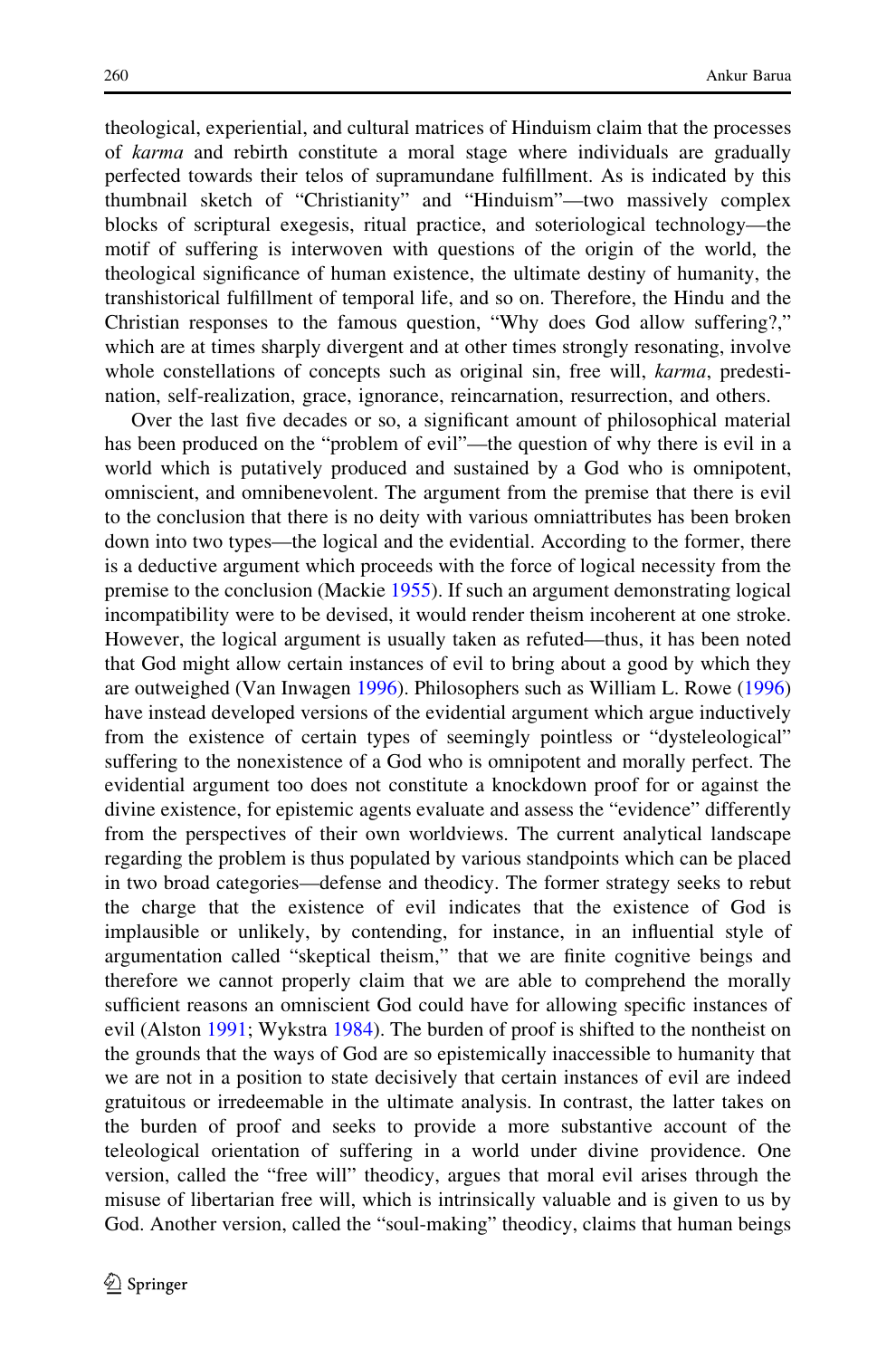are placed by God in challenging environments where by learning to choose the good, they can develop moral character and cultivate specific other-regarding virtues (Stoeber [1992](#page-29-0): 50–58).

#### Introducing Karma and Atonement

Our argument will highlight certain distinctive blends of skeptical theism and substantive theodicy which have been developed for engaging with the presence of evil across some Hindu and Christian universes. The key foci in the constellations of debates that we will discuss are the "doctrine of karma and rebirth" and the "doctrine of the atonement" in the Hindu and the Christian contexts respectively. According to the former, suffering is to be understood as a pedagogic dimension of the world which is a moral gymnasium orientated towards the production, across several lifetimes, of the ultimate goods of human existence. The latter seeks to explain how salvation was wrought by God in Christ through his "atoning" death on the cross—had it not been for this offer of salvation through his sacrificial death, human beings would have remained in a state of bondage to the sinful world marked by suffering. We will see that these styles of theodicy, which seek to justify the ways of God in a world of great suffering, incorporate aspects of the more skeptical thesis that we are not in an epistemic position to plumb the depths of God whose mysterious ways are inscrutable. They invoke the sentiments expressed by Isaiah: "For my thoughts are not your thoughts, nor are your ways my ways, says the Lord" (55:8–9). While Hindu and Christian theodical worldviews are elaborated through distinct prisms of scriptural texts, a study of these styles on comparative registers indicates certain resonant parallels across their ways of seeking to make sense of the ways of God vis-à-vis evil in the world. Following Francis X. Clooney's [\(1989](#page-27-0): 548) notion of a "comparative theodicy," which would proceed through mutual illumination and interrogation, we will highlight certain shared emphases on "soul-making" in and through the world, and on the acceptance of suffering as a constitutive dimension of the spiritual life, as well as certain divergent motifs relating to the incarnation of Christ and the multiple reincarnations of the human self. While Hindu or Christian theodical systems are sometimes presented as definitive solutions to the problem of evil (Herman [1976](#page-28-0): 287), these proposals are, in fact, enmeshed in dense sets of presuppositions which point the inquirer towards the cultivation of a sense of mystery in the face of the divine infinity. Spiritual adepts across both Hindu and Christian worldviews are often presented as those individuals on the road to perfection who have renounced attempts to cognitively master the ways of God and who instead envision suffering as a vital aspect of the ongoing perfection of the world. Such saints embody and express a cosmological optimism that, in the final analysis, there is nothing that is pointlessly wicked or irredeemably flawed, so that in their spiritual vision suffering itself ceases to be a "problem"—even though others would have to accept on trust at least some of their truth-claims about the unfailing encompassment of human evil by divine goodness.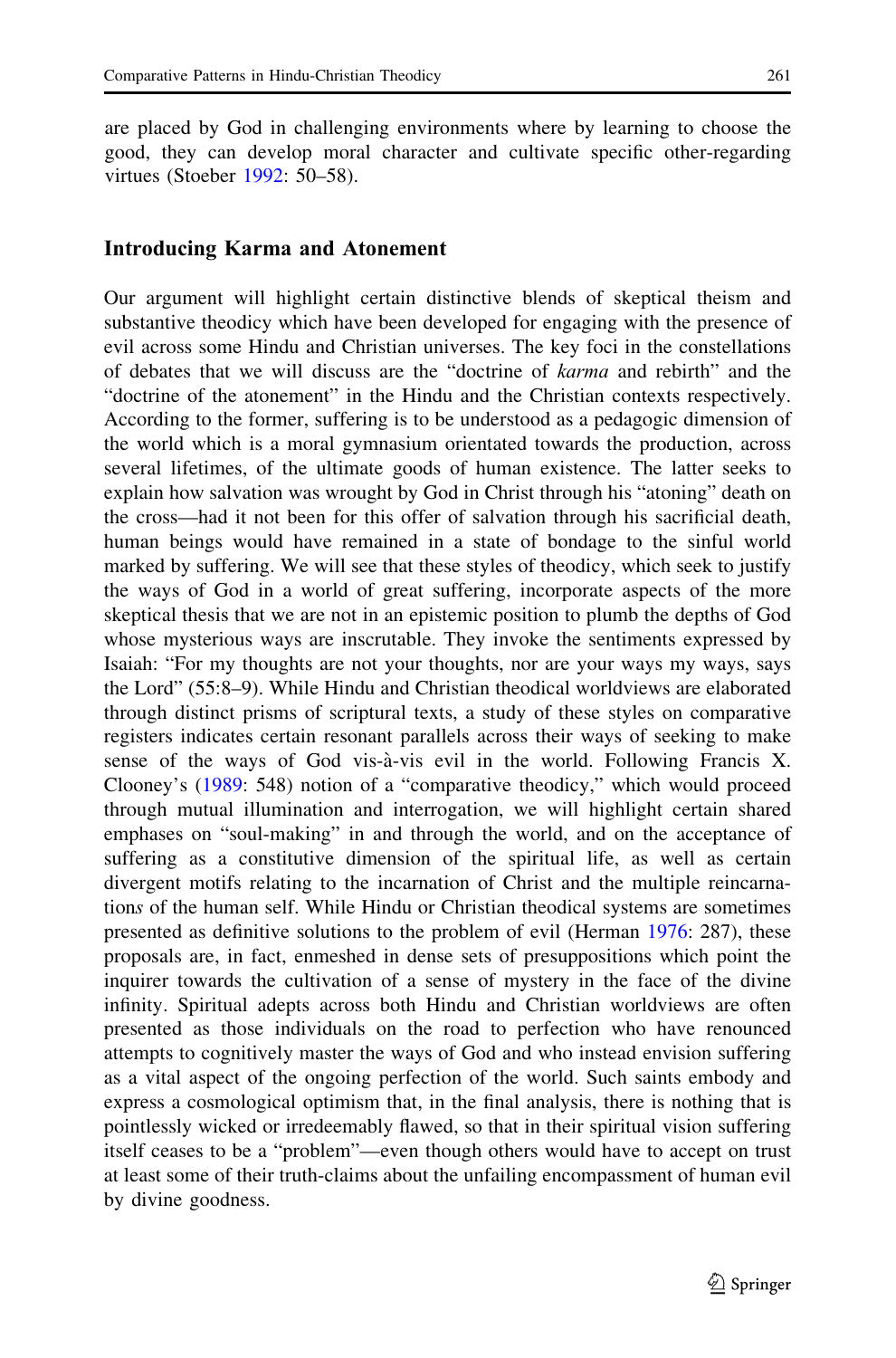Thus, as we will see, both the doctrines of *karma* and atonement supply distinctive responses to the problem of evil in the form: "because of  $x$ ,  $y$ , and  $z$ " (for instance, incarnation, divine sport, reincarnation); however, regarding the question, "but why x, y, and  $z$ —in the first place?" they direct us towards the spaces of divine mystery. Since a reasoned account of why there is evil in the world is integrally related to an outline of Christian salvation and Hindu *moksa*, theodicy often featured in the writings of, on the one hand, Christian missionaries in British India who articulated variations on the atoning death of Christ and, on the other hand, Hindu intellectuals who sought to understand the pervasiveness of evil through constructive reformulations of the notions of *karma* and rebirth. We begin with Sydney Cave's Redemption: Hindu and Christian ([1919\)](#page-27-0) and move to Alfred George Hogg's Karma and Redemption: An Essay Toward the Interpretation of Hinduism and the Re-Statement of Christianity ([1909](#page-28-0)) and The Christian Message to the Hindu ([1947\)](#page-28-0). We work with these texts because they constitute two highly reflective sets of Christian engagements with Hindu notions of evil and suffering, even if the reflections are not always sufficiently informed or nuanced: for instance, as we will see, they tend to view the karmic cycles as entirely juridical or retributive and overlook their teleological orientations within Hindu worldviews. Nevertheless, their writings remain useful resources for our purpose because they highlight, in a comparative register, certain vital issues which form the conceptual core of debates relating to theodicy in Hindu and Christian religious universes. A major theme they work with is that of "unmerited suffering"—namely, the suffering undergone by individuals which cannot be causally traced to their own doings—and they grapple with the claim that a karma theodicy is able to situate such seemingly gratuitous suffering within the rational order of a cosmos shaped by universal justice (Herman [1976\)](#page-28-0). Max Weber declared in 1916 that the "Karma doctrine…represents the most consistent theodicy ever produced by history" [\(1958](#page-29-0): 121), and several other thinkers have repeated this claim. Thus, according to Svami Paramananda, the doctrine of *karma* and reincarnation rejects the notion that there is any capriciousness in the moral cosmos: "All reward and punishment are only the natural reactions of our own actions and wholly determined by us. We reward and punish ourselves" [\(1919](#page-28-0): 53). For such Hindu thinkers, a *karma* theodicy vitally holds out the prospect that all individuals will arrive at the *summum bonum* along their moral trajectories shaped by worldly suffering across multiple lifetimes.

In contrast, for Cave (1883–1953) and Hogg (1875–1954), there is ultimately no "solution" to the problem of evil along the lines of a rational schema; their styles of "skeptical theism" instead point to the mystery of the atoning death of Christ whose sufferings human beings should accept as the prototype for their own trials on their earthly pilgrimages towards the eschatological goal of self-sacrificial love. According to some mainstream Christian eschatological visions, individuals who fail to respond in faith to the good news announced by Christ will not receive the ultimate gift of salvation. However, some Christian theologians have also held that the promise of salvation should not be tied to a conscious incorporation into the fruits of Christ's atoning death and that when the impediments to knowing God are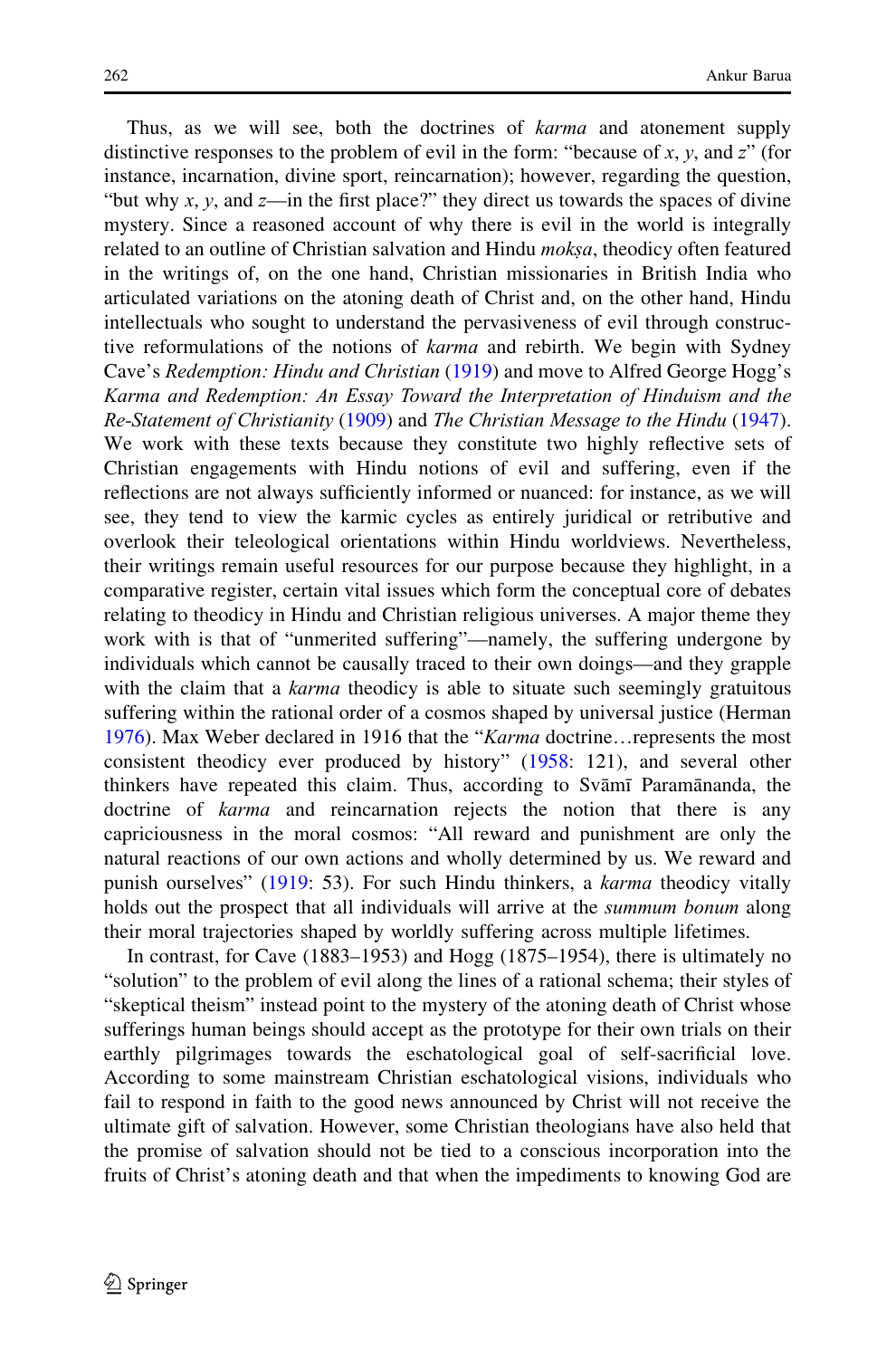removed in the afterlife, individuals will freely turn to God (Robinson [1950](#page-29-0): 119; Hick  $2010$ : 362–64; Talbott [1990](#page-29-0)).<sup>1</sup> Thus, regarding the question of what happens to those who die in ignorance of Christ, Stephen T. Davis ([1990:](#page-27-0) 183) writes that the Bible offers no clear answers on this matter, but on the basis of his conviction that reconciliation to God is possible only through Christ and that it would be "unfair" on the part of God to condemn such individuals, he puts forward a "theological conjecture." It may be possible, Davis writes, that the ignorant are given a chance to hear the gospel (for the first time) after their deaths, which is followed by a positive response to Christ on their part.

A survey of Hindu-Christian interreligious encounters over the last three hundred years or so indicates that the conceptual pivot of many of these debates is the defense or the rejection of precisely a karma theodicy or the doctrine of the atonement, with the question of universal salvation often playing a significant role in these intellectual exchanges. The interpretations of the person and the work of Christ offered by figures ranging from Svāmī Vivekānanda (1863-1902) to Mahātmā Gandhi (1869–1948) to Sarvepalli Radhakrishnan (1888–1975) view Jesus primarily as a moral teacher and reject the notion that his sufferings on the cross have a sacrificial quality and lead to the forgiveness of the sins of human beings (Thomas [1969\)](#page-29-0). They view Christ as an *avatāra*, yogī, and so on, but not as a savior whose death on the cross "in place" (Greek: *anti, hyper, peri*) of sinful human beings is an atonement that reconciles them with God (Malkovsky [2010](#page-28-0): 3–4). Given that a central aspect of Christ's theological uniqueness is understood in mainstream Christianity in terms of his atoning death, an examination of some of the reasons for Hindu rejections of the notion that God was in Christ's reconciliatory work is vital to an understanding of Hindu-Christian interreligious dynamics. After our study of Cave and Hogg, we will therefore turn to the arguments developed by Rammohun Roy (1772–1833) against the doctrine of the atonement. Roy offered what is probably the first biblically informed Hindu critique and addressed a vital theme which continues to structure several strands of Christian theologizing on the doctrine—namely, the morality of the atoning death which is said to be the foundation of the salvation of humanity.

#### Unmerited Suffering: Between Karma and Christ

Cave begins his presentation of what he refers to as the "doctrine of cyclic recompense" by noting that unmerited suffering is a deep mystery in the face of which Western humanity simply falls dumb, and in such cases the attempts "to justify the ways of God to man" have failed<sup>2</sup> [\(1919](#page-27-0): 179). He offers an initial response, from his Christian perspective, by claiming that if what is being demanded

<sup>&</sup>lt;sup>1</sup> In this article, the doctrine of the atonement is presented as the central motif of Christian theodicy because it is crucial to the soteriologies sketched by Cave and Hogg. This doctrine indeed remains the pivot of theodicy for theologians from various Reformed, Baptist, and Pentecostal denominations. At the same time, however, it is important to note that some theologians from Roman Catholic, Episcopalian, and Anglican denominations have increasingly moved away from atonement-based theodicy.

 $2$  Cave Claim 1.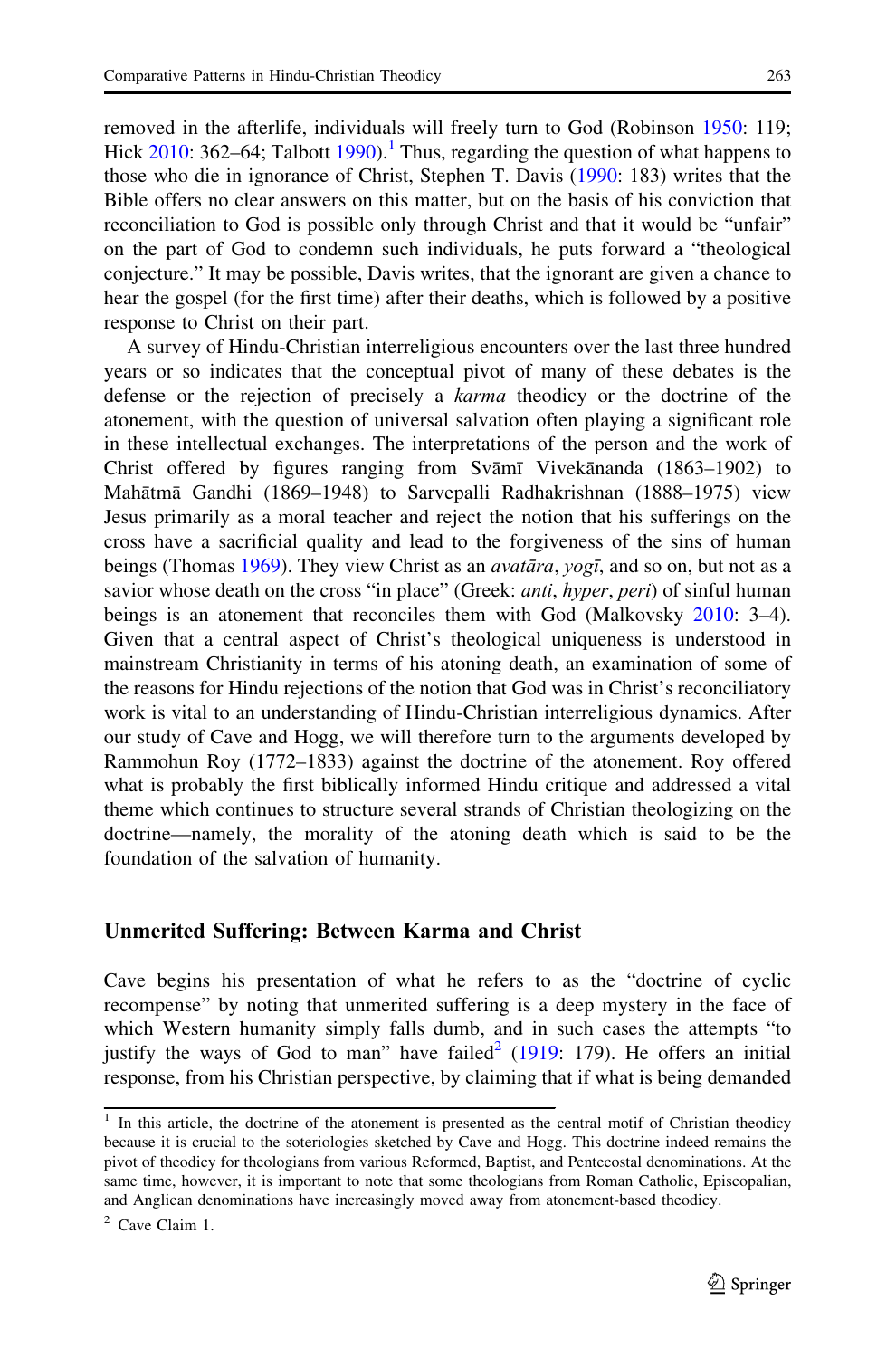is a perfect knowledge through which we can plumb the depths of the divine nature, we should simply state that the problem at hand is insoluble because of the limitations of our finitude. However, in the case of the Hindus, he goes on to note, the problem is not only not insoluble, but has in fact been solved—the effects of the actions performed by individuals within one lifetime shape their existence in subsequent lifetimes, so that the dynamics of reward or retribution connect the cycles of births and deaths. Thus, since the human condition is a result of one's own prior deeds, Hindus are not mystified by the forms of seeming injustice that, in the estimate of others, run throughout the world. Cave highlights two dimensions of the doctrine of recompense across lifetimes which he regards as significant: it "provides a theodicy easily understood and generally accepted," and it "secures the recognition of the principle of retribution" [\(1919](#page-27-0): 180). After this sketch of the doctrine, Cave proceeds to articulate several critiques. First, he argues that there is indeed some retributive connection between sin and suffering, as is indicated in the notion that as we sow, so shall we reap.<sup>3</sup> However, the doctrine sets up a "mathematical equation" between actions and their effects of the following type: "so much surplus of good deeds equals so much happiness; so much surplus of evil deeds equals so much misery" (Cave [1919](#page-27-0): 181). Second, a systematic application of the doctrine, which not only includes human beings, but also extends to the divine reality itself, leads to the following problem. Either the finite gods are subject to the karmic law, and thus undergo the cycles of births and deaths, or the supreme Brahman is beyond the karmic principle, and thus inactive or only passively involved in the redemption of humanity. Consequently, there is no conceptual space in the doctrine for a "living God," and we have here, Cave remarks pointedly, "a theodicy which has little use for a 'theos'<sup> $n<sup>4</sup>$ </sup> ([1919:](#page-27-0) 184). Third, properly understood, the doctrine does not strengthen, but in fact weakens, the moral connection between past sins and present suffering, for human beings do not have any memory of their previous existences<sup>5</sup> (Cave [1919](#page-27-0): 189).

Cave's discussion of the doctrine sets the backdrop for his outline of what he claims to be distinctive about the Christian understanding of "the problem of evil," which arises from the fact that faith in the God of mercy who is the creator, sustainer, and governor of the world seems incompatible with natural calamities which wipe out entire populations at a stroke. However, in the New Testament, we are not given a speculative solution to the problem—rather, the forms of suffering undergone by the disciples of Christ for his sake are presented to us as opportunities for glorifying God. Thus, the problem in these books "is not so much solved as removed," for it is not viewed in terms such as retribution for past errors or the failure of God to act justly in human history<sup>6</sup> (Cave  $1919: 192$  $1919: 192$ ). Jesus pointed to God the Father who lovingly created human beings not as things but as persons who are capable of exercising free choice, and through their faith in God Christians are able to say that amidst all their miseries the world is sustained by divine love. Thus,

<sup>&</sup>lt;sup>3</sup> Cave Claim 2.

<sup>4</sup> Cave Claim 3.

 $5$  Cave Claim 4.

<sup>6</sup> Cave Claim 5.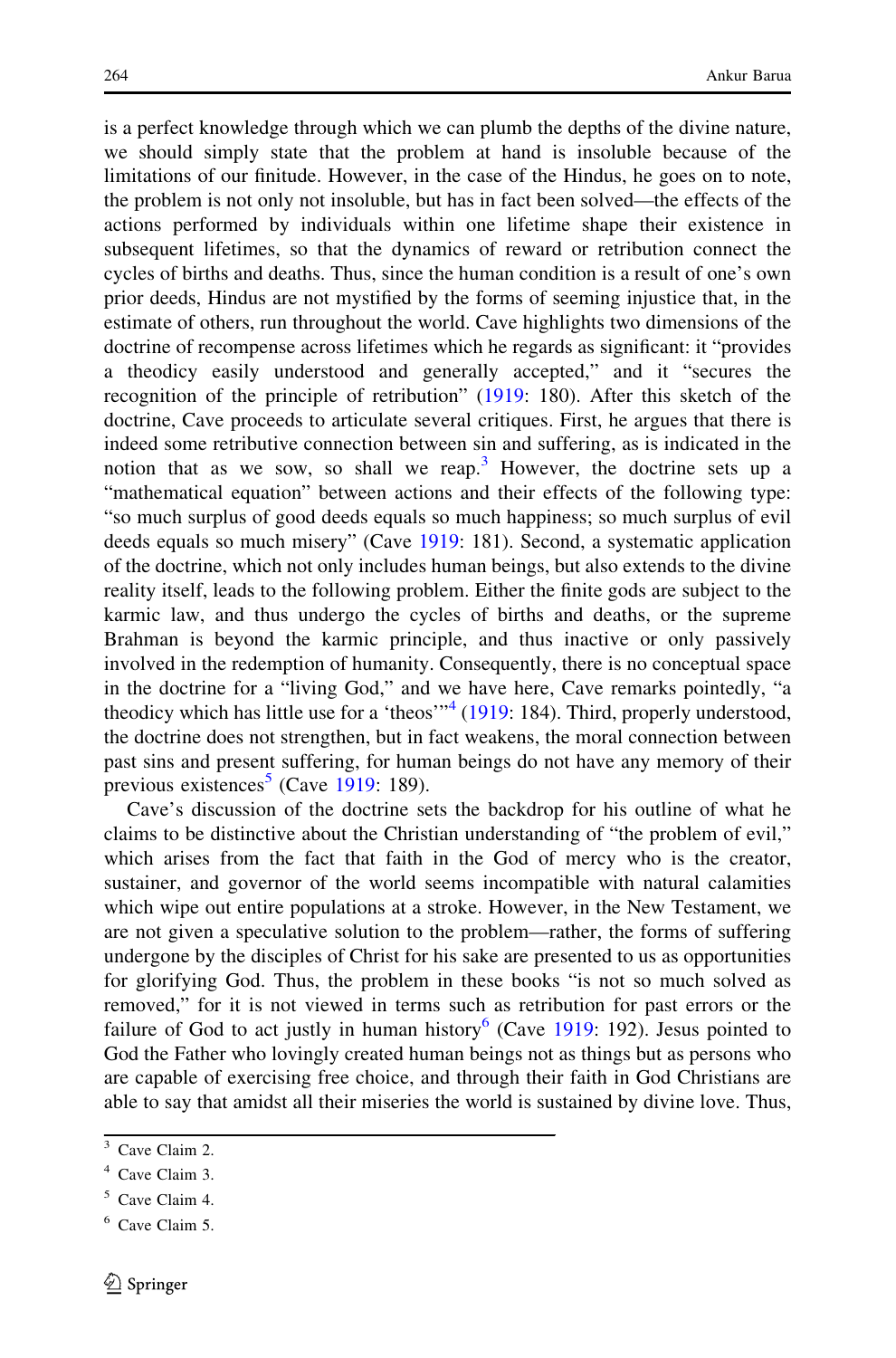Christians view suffering as charged with the redemptive telos of deepening their daily existence in the God of love who works through the evil of the world: "The Holiest died upon the cross. It is not strange that those who seek to follow Him should have to suffer. Such suffering has not been counted punishment but privilege. It is a witness to the love of God. It is a continuation of the work of Christ"<sup>'</sup> (Cave [1919](#page-27-0): 195).

Finally, Cave elaborates what he regards as the overarching distinction between the karma theodicy and the Christian's participation in the sufferings of her master —unlike the former which is juridical and leaves no conceptual space for a divine judge, the Christian understanding of punishment is remedial and moral. While notions of retribution are indeed integral to the Christian message, there is no attempt to proportionately adjust past sin and subsequent punishment—indeed, at its heart lies the preaching that human beings can receive forgiveness for their sins and enter the kingdom that Christ has inaugurated. Thus, Christianity speaks of a rebirth not in the strict Hindu sense, but as a "new birth" where individuals receive an impetus of divine power which regenerates their personalities, so that by making a decisive break with their past lives shaped by selfishness, they turn to the God of love. However, the "forgiveness" in the Christian message should be understood not in a juridical sense of granting an amnesty or cancelling old debts, but as the reconciliation of human beings with God, and this restoration is effected through the atoning death of Christ the savior. The holy God cannot treat human sin with indifference, and to turn us around from our sinfulness with the moral power of love, God who was in Christ demonstrated through his agonized death on the cross the eternal significance of redemptive love<sup>8</sup> (Cave [1919](#page-27-0): 196–203).

Hogg, a Scottish educational missionary, was a professor at Madras Christian College for several decades and significantly also a teacher of Sarvepalli Radhakrishnan. He strikes in several writings some of the notes we have observed in Cave, while adding some distinctive variations. He comments that he often found undergraduate students to be of a controversialist spirit in their interactions with Christian missionaries, and the charge that he had to specifically counter was that the problem of unmerited suffering was one to "which the Christian Church has formulated no answer" (Hogg [1947](#page-28-0): 10). Hogg puts forward the following contrast between the Hindu and the Christian approaches to the question of reconciling unmerited suffering with belief in a benevolent creator: both agree, as a matter of fact, that there is no conceptual problem with this issue, but the former believes this to be the case on the basis of the law of *karma* and rebirth while the latter makes the claim that "it is right that there should be undeserved suffering"  $(Hogg 1947: 75)$  $(Hogg 1947: 75)$  $(Hogg 1947: 75)$ . Hogg defends the Christian position by arguing that in a world that runs, under divine providence, in accordance with natural laws, there will be instances when certain actions of sinful human beings lead to the undeserved suffering of their fellow-creatures. However, Christ's atonement must not be understood in juridical or forensic terms as if he bore upon himself the sins of guilty human beings, but

 $7$  Cave Claim 6.

<sup>8</sup> Cave Claim 7.

<sup>&</sup>lt;sup>9</sup> Hogg Claim 1.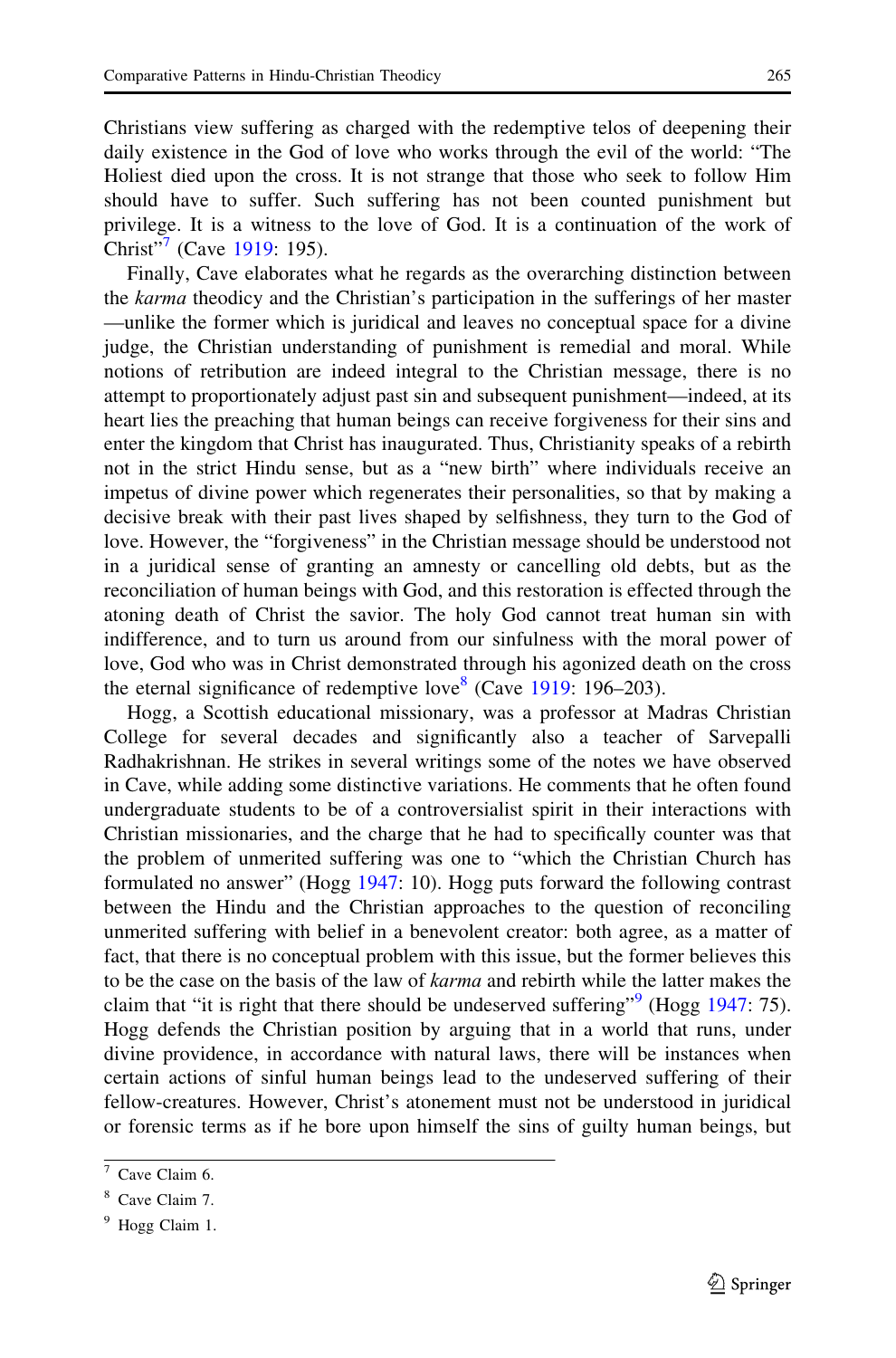viewed as the focal point through which was expressed the divine horror of sin as well as the divine love that burns it up in a purifying fire  $10^{10}$  (Hogg [1909](#page-28-0): 108–9).

At the same time, Hogg [\(1909](#page-28-0): 65) is concerned, as is Cave, to affirm the centrality in Christian doctrine of the notion of divine judgement, while arguing that the focus of God's providential care is not proportioning in a juridical manner happiness to merit, but offering all human beings the gift of eternal fellowship with God. As innocent Christians suffer the evil consequences of the sins of others, they should retain a quiet confidence in the presence of God and demonstrate to others the regenerating power of their unmerited love (Hogg [1909:](#page-28-0) 96–97). If the Christian experience of salvation is thus shaped by the moral force of God's redeeming love, the Hindu pilgrimage towards liberation is shaped by the calculus of recompense. Echoing Cave's points about a quantitative adjustment and the retributive dimension of the karma theodicy, Hogg notes the Hindu belief regarding a "relative proportionment" [\(1917](#page-28-0): 222) between the empirical joys and sorrows of an individual and her moral deserts, even if this proportionality is not readily visible or manifest to the eye.<sup>11</sup> However, there are two strands underlying this conception, one of which is the doctrine of transmigration, and the other is the view that there is a moral order in the universe so that no individual experiences unjust suffering. Hogg writes that whatever may be a Christian theologian's final conclusion concerning the former, the latter remains crucial to Christian reflections on the problem of suffering.<sup>12</sup> Though the New Testament does provide a response to the question of suffering, believing that it is caused by sin, Christian theologians have not developed any systematic theory for the question of the "distribution of suffering" among human beings (Hogg [1917:](#page-28-0) 225). The ultimate reason for this, Hogg believes, is the conviction that Christ, who suffered more than anyone else, is present to those who are in agony and that as the loving God He did not want to remain extraneous to their struggles on earth. Somewhat remarkably, in the light of the reflections of present-day Christian theologians who have grappled with the question of belief in divine goodness in the face of "horrendous evil" (Adams [1999\)](#page-27-0), Hogg argues that unmerited suffering cannot be regarded as a horror in Christian life which is centered around the life and death of the innocent Christ who did not deserve to suffer. Therefore, when an individual is subjected to suffering which others have deserved more directly, she should regard it with a sense of joy: "Christianity teaches that unmerited suffering is not an outrage and an injustice; that it is, on the contrary, a privilege and an honour"<sup>13</sup> (Hogg  $1909$ : 60). Conversely, while the karma hypothesis claims to eliminate injustice from the grand scheme of things by squaring an individual's suffering with her (past and present) merits, Hogg argues that such a retributive law "can cut both ways" [\(1947](#page-28-0): 79). For example, if a self-sacrificing person were to perform an action that would increase the happiness of another, the latter would have to experience more pain in a subsequent birth so as

<sup>&</sup>lt;sup>10</sup> Hogg Claim 2.

<sup>&</sup>lt;sup>11</sup> Hogg Claim 3.

 $12$  Hogg Claim 4.

 $13$  Hogg Claim 5.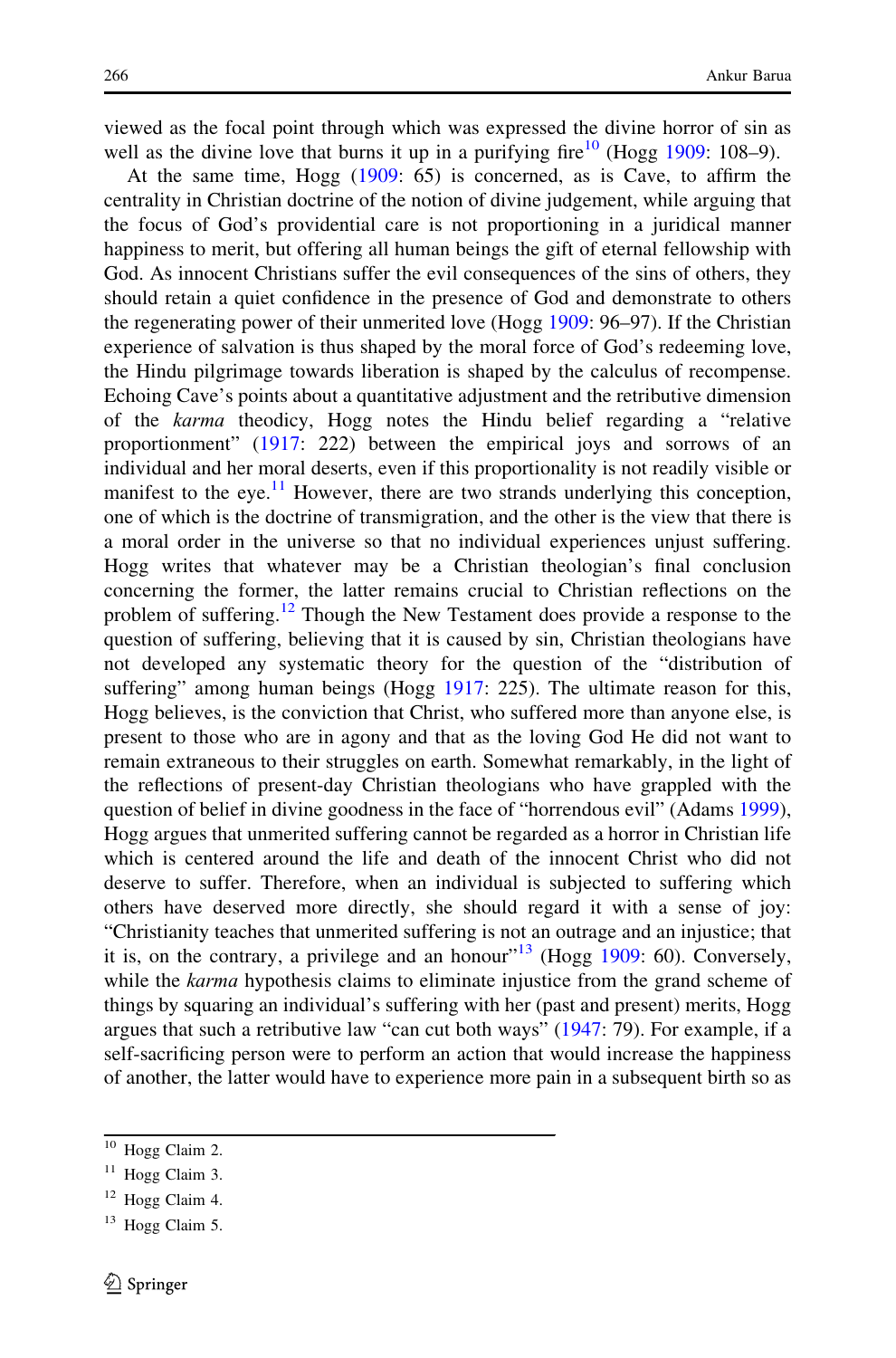to restore the balance, with the consequence that all acts of other-regarding benevolence would ultimately be futile<sup>14</sup> (Hogg [1947](#page-28-0): 79).

The rejection by Cave and Hogg of a strict proportionality between past sin and present suffering (Cave Claim 1 and Hogg Claim 1) can be traced to the mode of skeptical theism in the Book of Job, which seems to challenge human attempts to explain the origin, presence, and persistence of inexplicable suffering. While the friends of Job, a righteous person who suffers grievously, operate with the understanding that suffering is related to the failure to keep God's commandments, David B. Burrell ([2008\)](#page-27-0) notes that Job himself does not speak about God but directly to God, and in turn God listens to and speaks to Job. The Book does not seek to offer sufficient reasons for why people suffer but points to the interaction between Job and the sovereign God who is the creator, preserver, and governor of the vast universe.

The biblical sense of a disjunction between finite human reason and divine mystery appears later in a famous debate between Saint Augustine (354–450 CE) and his redoubtable critic, the Pelagian Julian of Eclanum (386–455 CE). This disputed revolved, among other things, around the question of divine equity and, more specifically, whether God can be said to be "just" if, according to Augustine's notion of divine predestination, God will not effect the conversion of all human beings and put them on the road to salvation. Until around 396 CE, Augustine seems to have accepted the Ciceronian definition of justice as "giving each person her due" according to which *iustitia* is based on the *ius* as established by the *iuris consensus*. After his intense reading of Saint Paul around this time, however, he began to grapple with the biblical text (Malachi 1:3) which states that God hated Esau even before he was born. This declaration could not be explained in terms of a Ciceronian understanding of justice for Esau had not transgressed any rules, human or divine, to have deserved such a condemnation. Augustine was led to transpose *iustitia* from a secular concept to a theocentric one: *iustitia* was now ultimately rooted in the divine will itself which had established the correct (but now violated) hierarchy of relations between God and the created world (McGrath [1983\)](#page-28-0). This shift in the understanding of iustitia became more prominent in Augustine's polemical exchanges with Julian concerning divine grace and original sin towards the end of his life, with Augustine firmly emphasizing that the human will in a fallen world is unable to turn towards God unless it is regenerated by divine grace. Julian argued that God judges each individual with regard only to her personal merits and claimed that he had biblical support for his view that God always judges human beings in *aequitate*. Augustine, in turn, replied with an appeal to the "Parable of the Laborers" in the vineyard (Matthew 20:1–10) where all the workers received the same wage even though they started work at different times of the day (Opus imperfectum contra Iulianum i, 38). Consequently, in response to questions such as why God chose Jacob over Esau even before their births when there could have been no moral differences between them, Augustine appealed to the hiddenness of God's justice. In fact, he says that he calls God "just" simply because he cannot find a better word and that our human

<sup>&</sup>lt;sup>14</sup> Hogg Claim 6.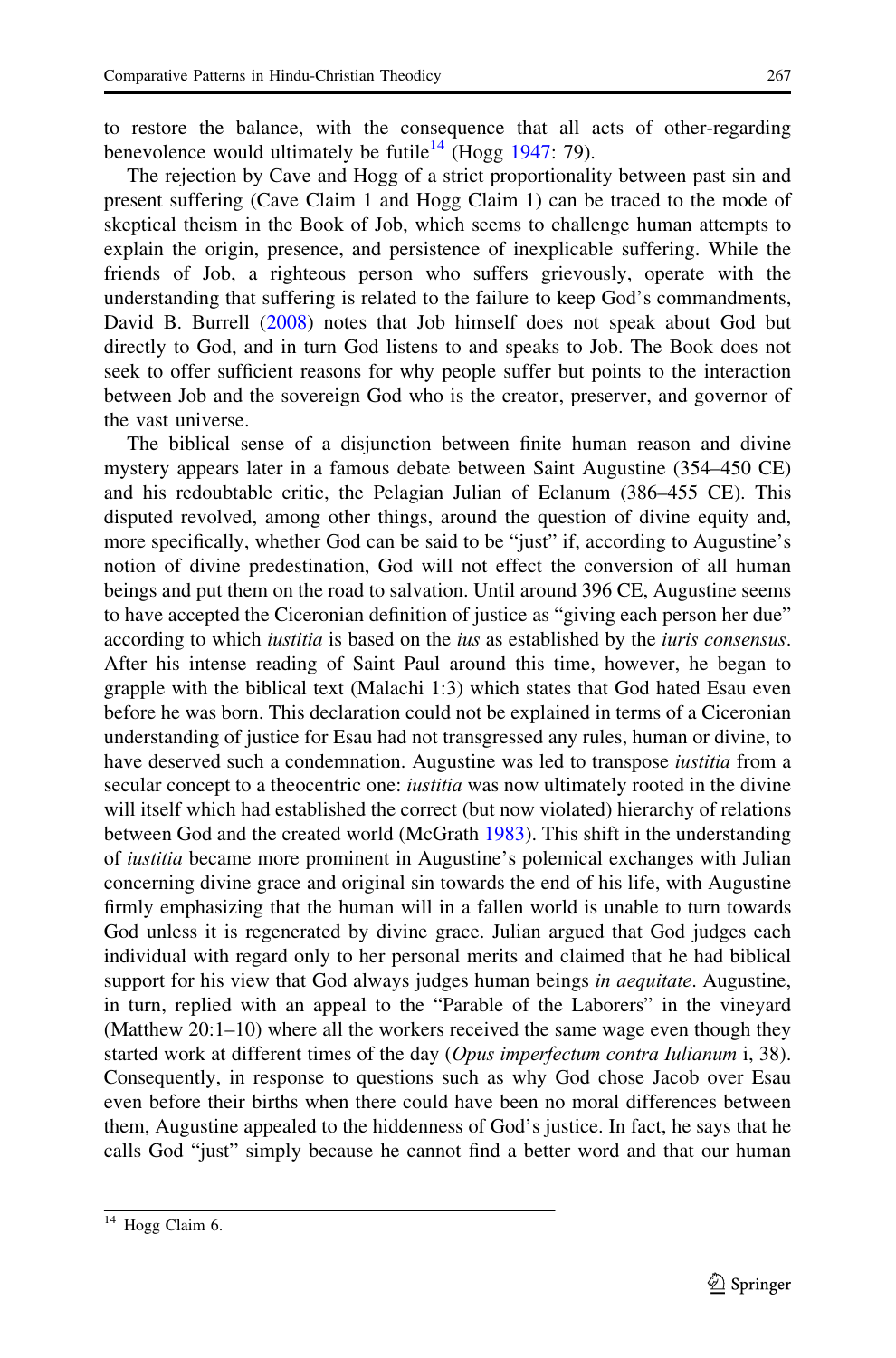conceptions of justice cannot be applied to God who is in fact beyond justice (Augustine, Sermo 341, 9 [419 CE]).

Augustine's sense of the divine mystery did not seem to be acceptable to Julian, as John M. Rist points out: "How far is Augustine justified in drawing such a distinction between human and divine standards? Julian of Eclanum thought that Augustine's account of the justice of God preserved the name of justice but nothing recognizable of its substance" ([1994:](#page-29-0) 275). Augustine would perhaps reply that though he affirms that God is indeed "just," this is primarily a theological conception which must not be quantitatively measured in terms of the legal rights and duties of an individual within the framework of a political community. For Augustine, human beings cannot be regarded simply as individuals for they possess a corporate Adamic identity through their participation in a sinful humanity, and one cannot rationalize the divine dealings with fallen creatures by claiming that God must dispense justice, like a human judge, by dealing with each individual separately "according to her deserts" (De civitate Dei XIV, 26). As we will see, fourteen hundred years later, Roy would invert this Augustinian argument, structured by an appeal to the "inscrutable" judgment of God, during his debates with Baptist missionaries over the atoning death of Christ.

## The Karma Theodicy: From Proportionality to Mystery

If a Hindu theologian—adopting a Ciceronian understanding of justice—could argue that God spurned Esau because of his prior karmic demerits, for an Augustinian Christian theologian the scriptural text can only be explained through an appeal to the mysterious judgment of the eternal God who is morally perfect. Thus, the set of contrasts presented by Cave and Hogg between certain styles of theodicy in Hindu and Christian thought involves dense networks of claims about the nature of the divine reality, the shape of the moral cosmos, and the dynamics of human emancipation from worldly conditions. Cave and Hogg articulate specific critiques of the *karma* theodicy and suggest that the Christian understanding of evil is couched in terms not so much of a rational justification, but of an individual's "soul-making" through an existential identification with the suffering of the "man of sorrows," Jesus Christ (Cave Claim 6 and Hogg Claim 5). We will now analyze these critiques, and then go on to study some Hindu responses to the Christian doctrine of the atonement.

Between Cave and Hogg, on the one hand, and the proponents of a karma theodicy, on the other hand, lies a sharp contrast relating to the theme of "unmerited suffering"—while the former argue that it does exist and is subsumed into divine redemptive purposes, the latter is constructed partly to ultimately reject its possibility. For a formulaic statement, in quasi-arithmetical terms, of the connection between past and present, we may turn to Bhāgavata Purāṇa 6.1.45: the same person enjoys the fruits of the same meritorious or demeritorious act in the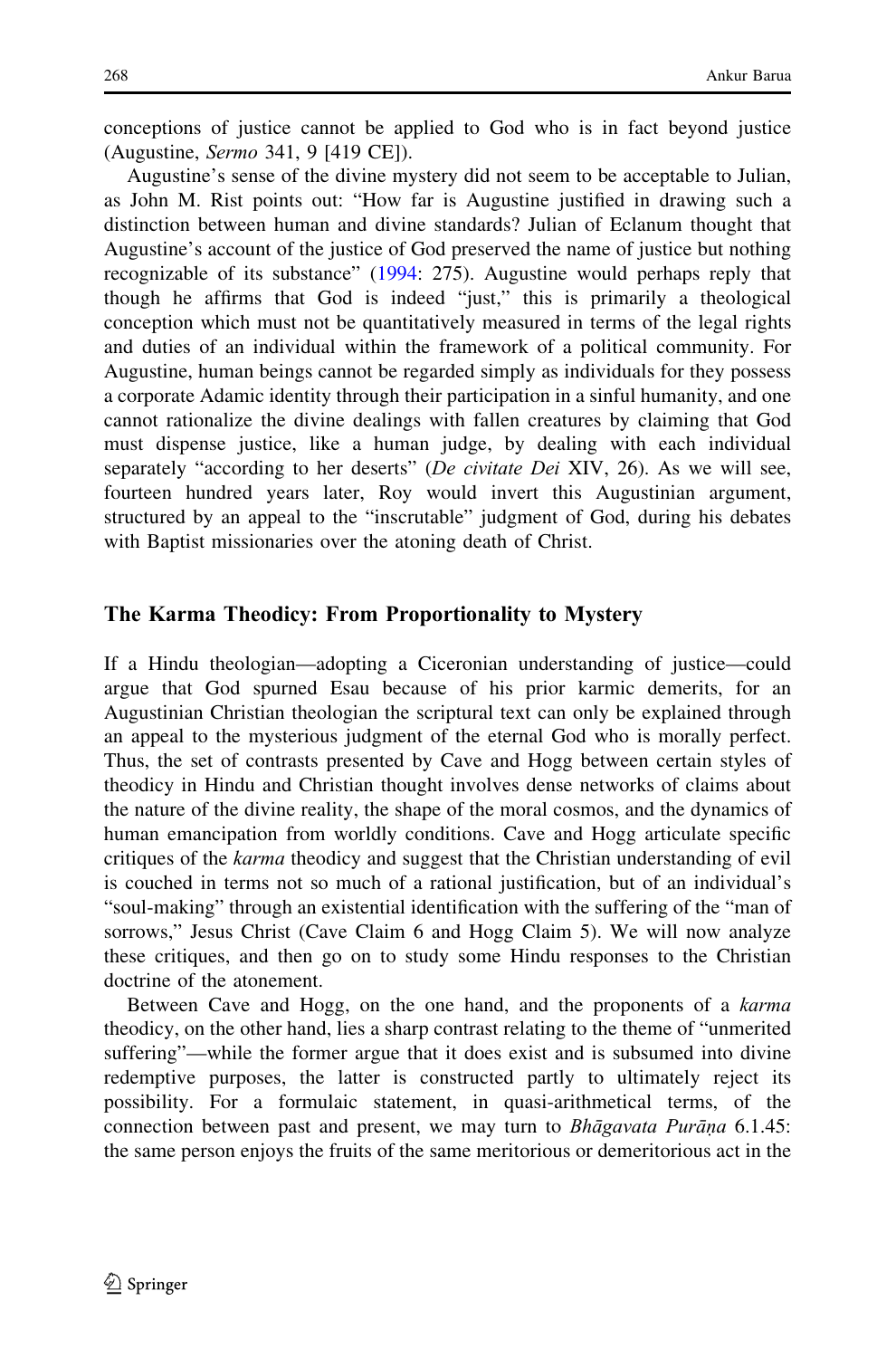next world in the same manner and to the same extent according to the manner and the extent to which that act has been performed in this world.<sup>15</sup> The question of quantitative proportionality between moral acts and their deserts remains a vexed theme in debates relating to *karma* and rebirth, especially given that the severity of the suffering that some people undergo—for instance, the inmates at Auschwitz or those afflicted with chronic pain—seems to be vastly inconsistent with evil they may have committed (Kaufman [2005](#page-28-0): 21). To begin with, *pace* Cave and Hogg, the karma theodicy need not be presented as a predictive calculus which would spell out in the here-and-now the precise timing, extent, and distribution of rewards and punishments, for across the Hindu and the Buddhist traditions, only self-realized or enlightened individuals such as the Buddha are said to be able to see the specific workings of karmic processes in the light of their spiritual perfection. At the same time, however, there are indeed some scriptural texts which do not hesitate to delineate descriptive correlations between past misdeeds and present suffering. According to *Manusmrti* 12.55–68, a Brāhmana who steals is said to be reborn as a spider space or vicious about while to stealers of specific objects specific rebirths spider, snake, or vicious ghoul, while to stealers of specific objects specific rebirths are assigned: by stealing grain one becomes a rat, by stealing deer a wolf, by stealing a horse a tiger, and so on. The voluminous Puranas too occasionally outline such chains of karmic consequentiality. For instance, Varāha Purāṇa 203.13–18 says that people who deal in the flesh of animals suffer torments in hell, take birth as deformed human beings, and are afflicted with various physical and mental ailments.

The principle of proportionality suggested by these texts indicates that an individual cannot attain the infinite good of liberation through finite acts performed within the short span of one lifetime. Therefore, as Radhakrishnan notes, the pilgrimage towards the ultimate involves arduous processes which stretch across vast expanses of time: "The self aims at fulfilment of function or development of individuality.…There are no blind rushes to the goal. The children of a God in whose eyes a thousand years are as a day need not be disheartened if the goal of perfection is not attained in one life" [\(1932](#page-28-0): 288). The principle can also be given a negative formulation which states that no summation of human errors can be commensurate with eternal punishment, so that the Christian eschatological possibility (if not reality) of everlasting torment in hell is to be rejected: "Even if we have made innumerable mistakes, we cannot suffer eternally, because for a finite action there cannot be an infinite punishment, since action and reaction must always be equal" (Paramananda [1919](#page-28-0): 53). Interestingly, Geddes MacGregor invokes this principle from a Christian perspective to argue that some aspects of the belief in karma and reincarnation can be situated on the horizons of Christian soteriology. Different individuals receive different sets of opportunities to respond to God and their spans of earthly life are widely different, so that "the notion that each is to be judged for all eternity on the basis of such disparate opportunities is totally incompatible with the concept of a beneficent and almighty God.…The doctrine of transmigration fits perfectly as a Christian interpretation of Purgatory" (MacGregor [1991:](#page-28-0) 94–95).

<sup>&</sup>lt;sup>15</sup> yena yāvān yathādharmo dharmo veha samīhitaḥ | sa eva tat-phalaṃ bhuṅkte tathā tāvad amutra vai ||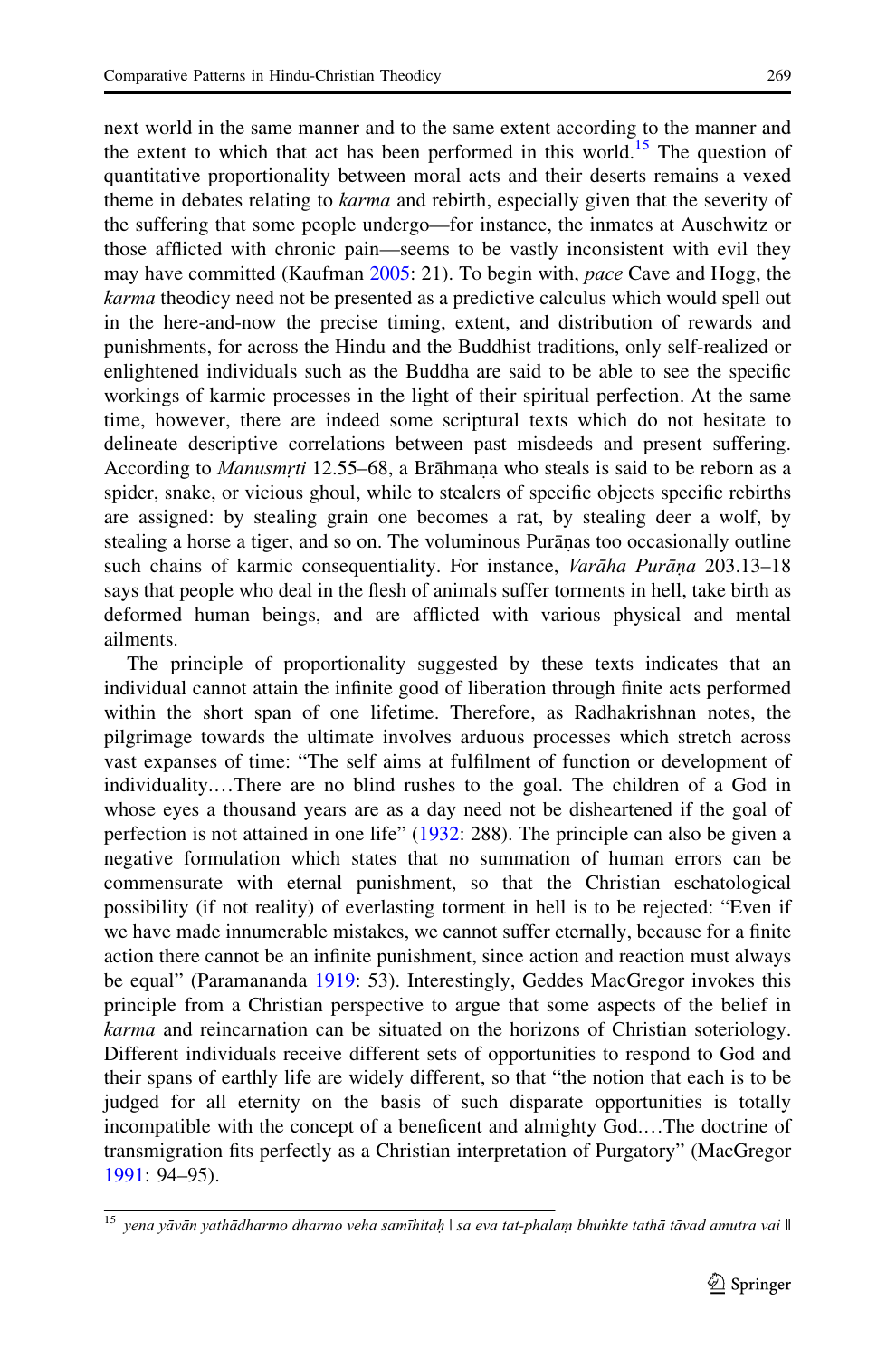Therefore, given the karmic correlation from the *Bhāgavata Purāṇa*, we could consider a possible world where God, the dispenser of cosmic justice, metes out punishments to human beings. Even if their suffering seems horrendous from our finite perspectives, if we are able to affirm, perhaps through an appeal to scriptural sources, that there is no iniquity in the morally perfect God (Psalm 32:3), we can trust that this suffering is proportionate. As we have seen, Cave and Hogg too do not object to the claim that God is a divine judge—indeed they affirm it (Cave Claim 2 and Hogg Claim 4)—but they wish to add that God's primary providential care lies not in dispensing or upholding universal justice, but in bringing human beings towards God through the moral force of divine love. The vital question now is whether the karmic order of cosmic justice is an inviolably closed causal structure, so that God is its (somewhat passive) universal governor who cannot directly ("miraculously") intervene in its filaments to draw human beings towards God (Sharma [1990a:](#page-29-0) 52–55). We have the following dilemma expressed in Vedantic terminology—on the one hand, if Brahman is under the sway of the law of moral causation, Brahman is not supreme over the world, but, on the other hand, if Brahman liberates only a few individual selves without regard to the operation of the karmic principle, Brahman is partial to them.

This question was a major cause of a split in the tradition of Rāmānuja—one group called the Vadagalais insisted that the individual must have some prior<br>consciousness of its moral unworthiness which is an occasion (*waja*) for Brahman consciousness of its moral unworthiness which is an occasion ( $vyaja$ ) for Brahman, the "just" upholder of the karmic law, to mercifully step in, while the other camp, the Ten˙kalais, argued that the devotional response of the individual to Brahman is itself a product of "divine help which is uncaused" (nirhetukakrpā). We may frame these intra-Vaisnava debates in terms of the attempt to negotiate the tension<br>hetween the Lord's absolute sovereignty (svatantya) and His gracious mercy **EXECUTE THE CONSTRUCTED ACCORDING THE CONSTRUCTED AND SERVICE SOVEREIGN (sv** and His gracious mercy  $(krp\bar{a})$ , while simultaneously affirming both. Both groups agreed that the Lord's merciful approach to the world is unconditional (niraupādhika) and innate (sahaja) in that when He raises bound selves out of the cycle of rebirth, this action is not caused by anything external to His nature. Where they disagreed was over the thorny question of whether when He does make Himself mercifully accessible to a specific bound self at a specific time, one can continue to speak of an "uncaused grace" of the Lord or whether this divine offer is partially conditioned by the self's previous *karma*. The reputed founder of the Tenkalai tradition, Manavalamamuni,<br>argued that the Lord's gracious *karma* erasing glance in itself was efficacious in argued that the Lord's gracious *karma*-erasing glance in itself was efficacious in removing sins from an unworthy individual such as Nammālvār who had not performed any religious austerity nor practiced any forms of *yoga*. Venkatanatha<br>(also known as Vedantadesika), however, is not convinced with this response and (also known as Vedāntades´ika), however, is not convinced with this response and argues that if the Lord liberates individuals in an arbitrary manner with no regard for their previous *karma*, He should have, to be truly merciful and not cruel or partial to those whom He does not choose, drawn all beings towards Himself. Instead, he argues that the Lord has laid down certain pretexts  $(vyaja)$  such as the act of taking refuge in the Lord or performing the discipline of bhaktiyoga, and when the individual takes up one of these means towards liberation  $(mok<sub>s</sub>a)$ , the Lord, with His disfavor towards them pacified, brings them towards Himself by destroying their ignorance. Therefore it is the ripening of the individual self's *karma* at a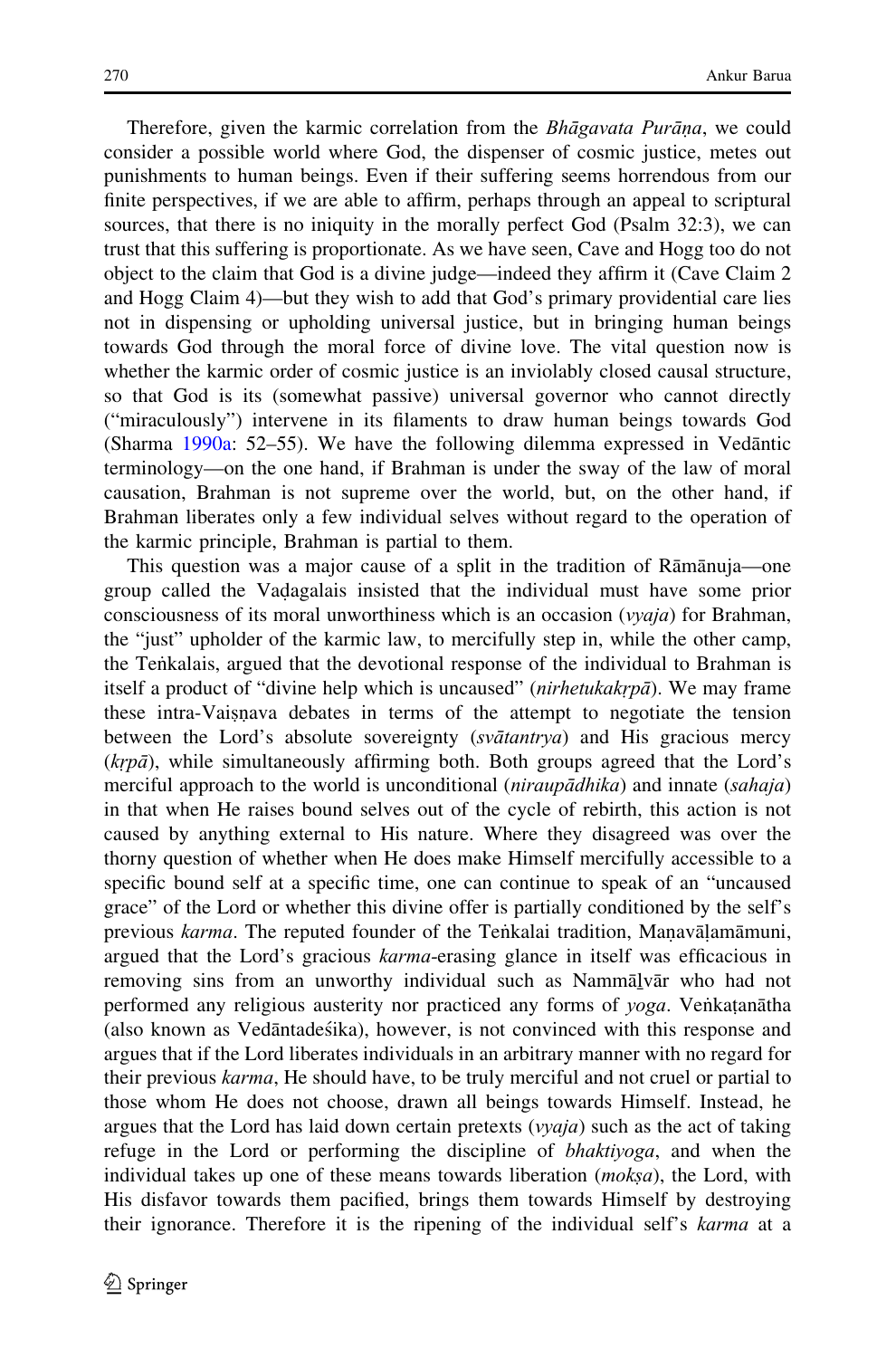specific time, with the Lord continuously upholding the karmic order, that produces in it the desire for *mokṣa* and Nammālvār's liberation too took place through the fruition of his past karma (Mumme [1987:](#page-28-0) 265).

In the Vedantic frameworks of these debates, such perplexities over divine majesty and accessibility are shaped by certain aphorisms in the key text, the Brahmasūtra, which suggests, through a *prima facie* viewpoint (*pūrvapaksa*), that Brahman is not the ultimate cause of the universe, for inequalities, defects, and imperfections of various sorts are manifest in it, and these cannot be attributed to Brahman (Herman [1971\)](#page-28-0). In his commentary on *Brahmasūtra* 2.1.34, Sankara responds that the production of this unequal world is shaped by the fruits of works in the form of the virtues and the vices of individuals, and because God takes these factors into consideration God is beyond reproach. However, as Bimal Krishna Matilal [\(1992](#page-28-0): 368–69) has noted, the dependence of God on the karmic merits and demerits of individuals involves a restriction on the divine omnipotence. A similar restriction is implied by Rāmānuja's theodicy, which begins by noting the *prima* facie claim that a merciful divinity would not produce a world such as ours which is full of evils of various kinds—rather, a divinity moved by pity would produce one that is altogether happy. He responds in his commentary on *Brahmasūtra* 2.1.33 by stating that Brahman produces the world solely with the motive of productive joy  $(l\vec{a})$ . Though the Lord Visnu-Nārāyana is ever self-satisfied ( $\vec{a}$ tmatrpta) in that He has no desires that are unattained. He may find a certain activity delightful not has no desires that are unattained, He may find a certain activity delightful not because He stands to gain something from it that He was lacking earlier, but simply because He finds it inherently delightful. To emphasize this point, he gives the example of a great king who indulges himself in a game of balls not because he wishes to attain anything (he has already conquered the world) but entirely as a sport. Once again, the Lord cannot be charged with partiality and cruelty, for the differential types of suffering in which individuals are immersed are the karmic results of their own prior actions (Thibaut [1904:](#page-29-0) 477–79). At this stage, however, one could object that given that the Lord's līlā unfolds in accordance with the nomic operations of the karmic system, the Lord is unable to intervene to assist worldly individuals on their karmic trajectories.

If the law of karma is inviolable, there is no arbitrariness about the world in which every individual receives the just deserts for her prior actions, but if the Lord cannot loosen the connection between past actions and present conditions according to His will, the Lord cannot, in effect, intervene in human affairs. A possible response is to view such "intervention" not in terms of the Lord as the remover of the karmic inheritance of a specific individual, but as the ever-present empowerer of human agency who, by administering the law of *karma*, enables individuals to gradually move closer to Himself (Reichenbach [1989\)](#page-29-0). This response is, in effect, the Vadagalai resolution of the dialectic between divine "grace" and divine "justice"<br>in Strugishava theology: on the one hand, the Lord is like the rain that falls equally in Struais, in a theology: on the one hand, the Lord is like the rain that falls equally  $\alpha$  and  $\alpha$  is like the rain that falls equally  $\alpha$  and  $\alpha$  is like the rain that falls equally ˙ on all, while, on the other, the Lord actively seeks to draw the embodied selves towards liberation by engendering in them, in accordance with the law of *karma*, devotional love towards Himself. Thus, Venkatanātha emphasized that there need<br>not be any conflict between the Lord's favor and the karmic order; the finite self is not be any conflict between the Lord's favor and the karmic order: the finite self is not an autonomous entity effecting its own liberation, for it is the Lord who as the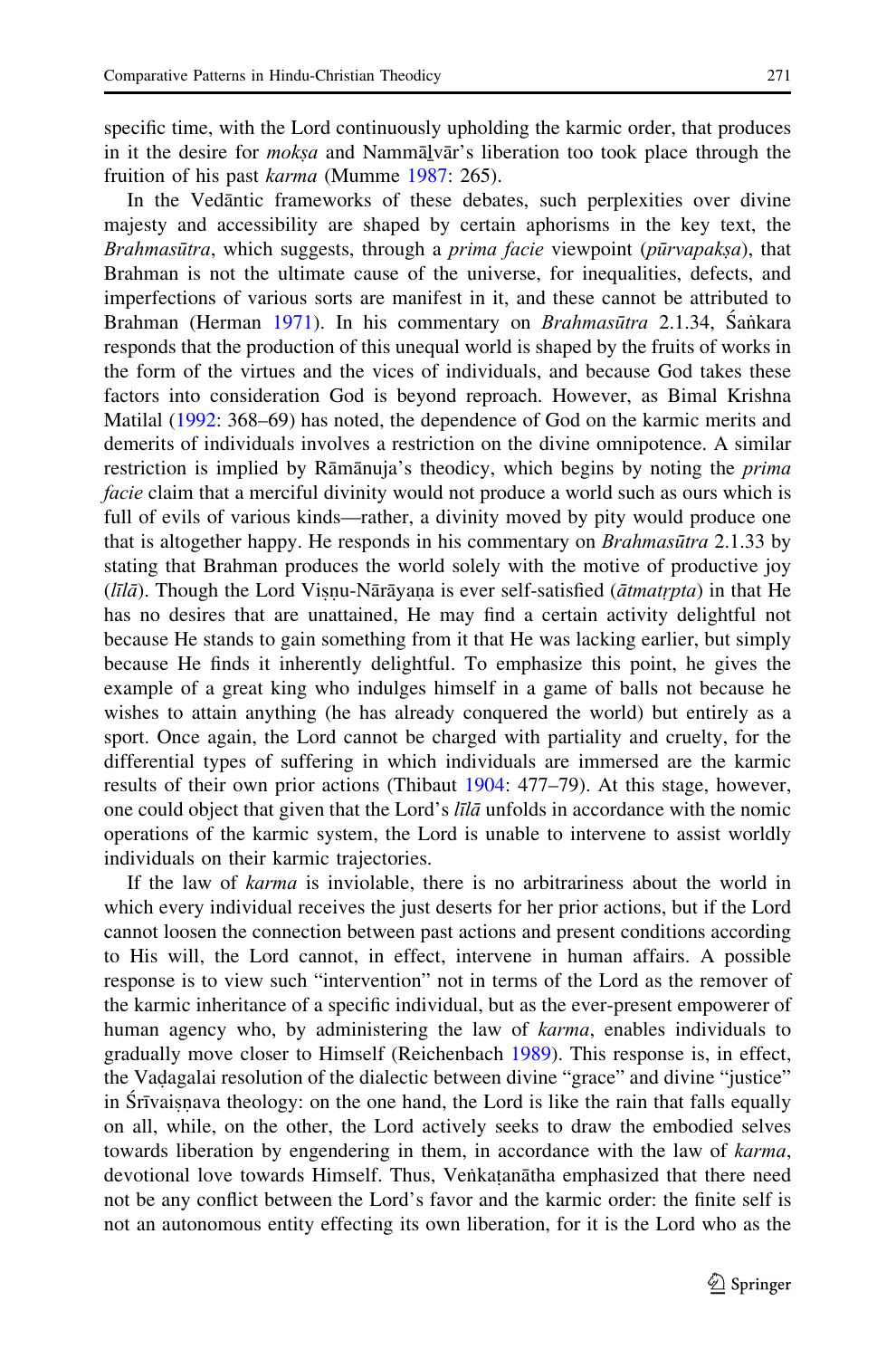universal agent (sarvakarta) makes possible the fruition of good karma, and the Lord prompts the self to move towards *bhakti*, or the act of surrender (*prapatti*). Thus, Venkatanātha holds that Lord who, as the supreme governor of the karmic<br>law, metes out rewards and punishments to individual selves also mercifully helps law, metes out rewards and punishments to individual selves also mercifully helps these selves immersed in the world: "The sovereignty of one without mercy is oppressive. The compassion of one who is not sovereign is of no help to others and brings pain to himself" (Mumme [1987:](#page-28-0) 259, citing Vedantadestika [1980:](#page-29-0) Chapter 23, page 640). Now the Tentalai concern seems to be that under this conception of the Lord's relation to the law of *karma*, the Lord becomes its mere administrator. They argued that in order to safeguard the Lord's supremacy over the world one must emphasize that He can raise any self without regard to its previous *karma* towards Himself. However, if the Vadagalai understanding of intervention threatens to push the Lord into the background, the Tenkalais had to face the charge of arbitrariness the Lord into the background, the Tenkalais had to face the charge of arbitrariness known as *sarvamuktiprasaṅga*: if the individual's response indeed plays no role in the Lord's compassionate approach to the world, the Lord should have liberated all selves and not just a specific few. In an almost Augustinian manner, Manavāļamāmuni points to the hiddenness of the divine wisdom and develops<br>the analogy of a king who takes one woman to be his queen out of many. The king's the analogy of a king who takes one woman to be his queen out of many. The king's will cannot be questioned, and his subjects do not dispute his preference, and  $a$ fortiori when the infinitely more sovereign Lord desires to grant release to one of his "accessories" we may not seek to discover the reason for this choice (Mumme [1987:](#page-28-0) 261–62).

Thus, Cave rightly notes (Claim 2) that if the karmic order is understood as a rigorously juridical system based on quantitative adjustments, the divine reality indeed becomes reduced to the status of a distant judge who passively overlooks its operation. However, as the Vadagalai-Tentalai debates indicate, these medieval<br>Vaisnava theologians too were aware of this theme, and as they grappled with it Vaisnava theologians too were aware of this theme, and as they grappled with it,<br>they arrived at somewhat different conclusions. Nonetheless, nace Cave, they did they arrived at somewhat different conclusions. Nonetheless, pace Cave, they did not view the karmic processes merely as a judicial matter of recompense—they would argue that individuals undergo, in and through the retributive system of karma, a spiritual reformation in the direction of their Lord. The key question that emerges in this context is whether such regeneration is intelligible in the milieu of reincarnation, for given that individuals do not usually recall their putative past lives, they cannot be held morally culpable in this life for alleged crimes they do not remember. Mariasusai Dhavamony argues that the "doctrine cannot be reconciled with the fact that there is no continuity of consciousness of people between their past and present lives. Justice requires that the same conscious person who sinned must be punished for his or her own crime and no other" [\(1991](#page-28-0): 162). Thus, as Cave too had pointed out (Claim 4), the processes of *karma* and reincarnation cannot be a pedagogical instrument in moral restoration since we do not know the past errors for which we are presently said to undergo suffering.

At least three types of responses have been offered in reply to this particular critique. The first response states although we lack such memories, this epistemic gap does not in itself disprove the metaphysical realities associated with a reincarnating self. Thus Radhakrishnan argues that "the metaphysical question of the continuity of the self is not in any way affected by the discontinuity of memory"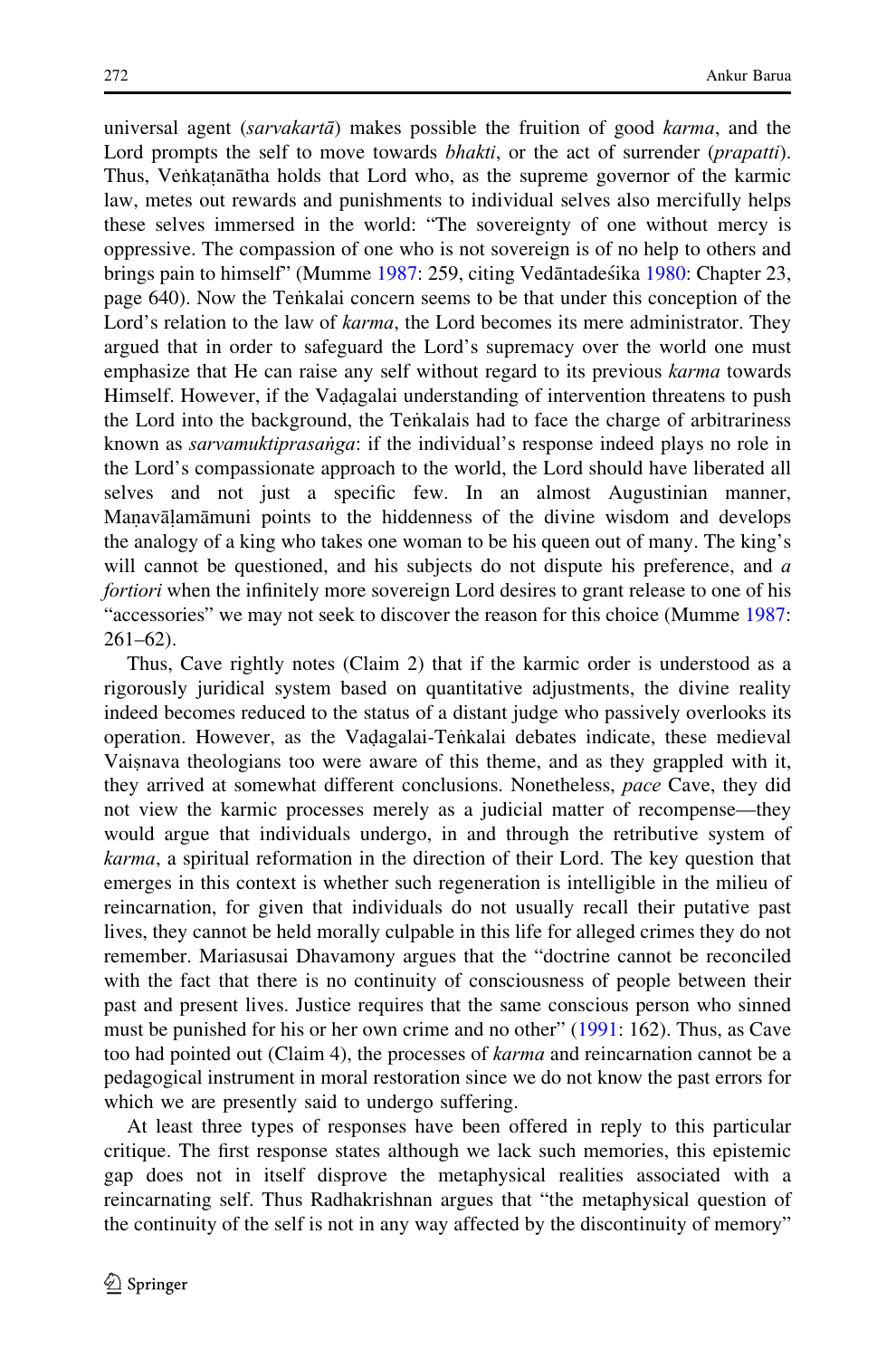[\(1932](#page-28-0): 299). We do not conclude that the early stages of our infancy were nonexistent simply because we do not have any conscious recollections of those days, and likewise we are not rationally justified in ruling out the reality of past lifetimes simply because we do not have any memories of them (Chadha and Trakakis [2007](#page-27-0): 536). The second response transforms this seeming epistemic vice into a theoretical virtue and claims that the usual absence of memories assists our spiritual regeneration, for if we were overwhelmed with memories of past errors, we would be unable to fix our attention on the road toward our recovery (Paramananda [1961:](#page-28-0) 94). The third response is to appeal to the authority of some spiritual adepts who have undertaken specific disciplines and who are able to recall their past lives. Manusmrti 4.149 (ca. 200 CE) states in this connection: "By reciting the Vedas constantly, by performing purifications, by engaging in ascetic practices, and by not inflicting harm on creatures, he remembers his former birth." As individuals progress on the spiritual path, they are able to activate dispositional memories which are transmitted across lifetimes. However, this response raises the question as to why individuals who are yet unable to retrieve these deep memories should accept the reality of past lives. An important disanalogy applies to the example relating to our infancy: we believe we existed during our early years on the basis of the testimony of our parents whom we regard as trustworthy witnesses. The vital point is whether we can appeal to any reliable witnesses for the reality of reincarnation, given that we ourselves are not able to specify precise correlations between past errors and present suffering. Our epistemic confidence in this matter could be grounded in an attitude of trust—individuals believe in the reality of reincarnation, even in the absence of the knowledge of the "how" relating to these karmic processes, because they trust in figures such as the Buddha, the Hindu  $\gamma$ og $\bar{s}$ , and so on. An argument along these lines has been developed by Stephen H. Phillips ([2009:](#page-28-0) 134) who notes that just as sense perception has epistemic value in everyday life, yogic perception too can reveal to us features of reality which are otherwise inaccessible, and we should not reject its veridicality unless we have specific reasons to doubt its deliverances. Alternatively, we could speak of hope in the moral efficacy of reincarnation: "The hope that a just punishment will be meted out to the criminal at some future time is sufficient to sustain our faith in the legal system as a means of moral education, and a similar hope motivates the belief that the law of karma can allow for the moral development of the individual" (Chadha and Trakakis [2007](#page-27-0): 537).

Therefore, we are enjoined by Paramananda to "work diligently and prayerfully and always remember that in this universe there is no such thing as chance or injustice" ([1919:](#page-28-0) 55). At this stage, we encounter Hogg's criticism that in such a world every individual becomes, in effect, a monad closed inwards into itself, and by assisting others we are only inhibiting the free operation of the karmic processes (Hogg Claim 6). At the heart of this objection lies the following dilemma: either the karma theory is a complete and closed account of evil and suffering or it is not. If it is the former, we seem to have a form of strong causal determinism, according to which the present state of the universe is exhaustively explained in terms of its precedent states (which include human actions), so that while the theory can console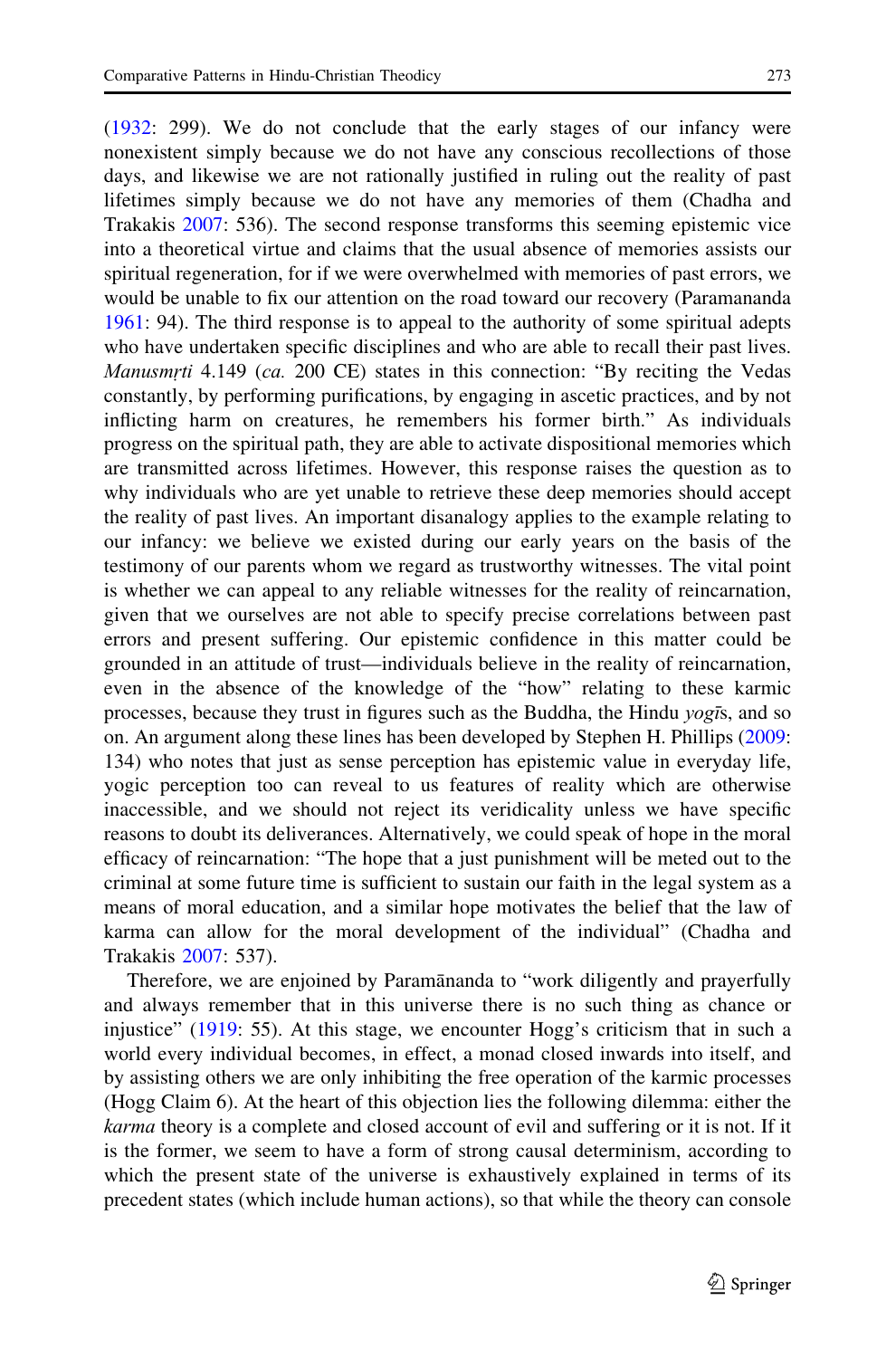us that there is no unmerited suffering, it is in effect a form of fatalism which denies free moral agency. If it is the latter, it loses its comprehensiveness as a systematic theoretical account of each and every particular instance of suffering that an individual undergoes (Kaufman [2005](#page-28-0): 26–27). The response of Monima Chadha and Nick Trakakis ([2007:](#page-27-0) 548) to this challenge rightly notes that the traditional presentations of karma and reincarnation presuppose a libertarian, or at least a compatibilist, account of free will, so that even though one's character and dispositions have a causal history, these antecedents do not undermine one's free agency. The epic narratives, for instance, speak in some places of individuals washing away their sins ( $p\bar{a}pa$ ) through means such as austerities, sacrifices, and gifts (Mahābhārata 12.36.1). Garuda Purāņa 1.230.42 states more assertively that even if the evil deeds of a person are as great as the mountains, these are destroyed entirely by remembering Visnu. That is, persons are not simply collections of events<br>connected as karmic chains, but they can exercise some measure of agency over ˙ ˙ connected as karmic chains, but they can exercise some measure of agency over these causal sequences. While a fatalistic reading of the theory, along the lines of Hogg (Claim 6), can support a form of amoralism, Arvind Sharma points out that the Hindu scriptures, in fact, instruct us to help others and avoid hurting them:

The same doctrine of karma and rebirth, which holds us accountable for what happens to us, also urges us to perform good karma rather than bad karma and unattached karma rather than attached karma. Thus, just as doctors go about treating diseases that the patients have brought upon themselves, those who subscribe to the doctrine of karma and rebirth are also under an ethical obligation "to help reduce the pain and misery in the world" ([2008:](#page-29-0) 573; emphasis in the original).

There is a further complication that notwithstanding the general view that one individual cannot experience the fruits of another person's actions, we also encounter in some Puranas the notion of "transfer" of merits and demerits across karmic chains. Thus *Visnu Purāṇa* 3.9.15 states that a guest turned away by a householder transfers to the latter all his own misdeeds (*duskrta*) and takes away his merit (punya). Again, in Mārkaṇḍeya Purāṇa 8.256–64, King Haris´candra tells Indra that he will not go to heaven (svarga) unless the inhabitants of his city, who have incurred various types of sins, also proceed there. Whatever his merits through alms, sacrifices, and prayers, they should be common to him and to his citizens thereafter, all the people with their children, servants, and wives ascended to heaven along with the king.

# The Atoning Death of Christ: Between Mystery and Model

Our discussion has indicated that while the *karma* theodicy is often presented as a straightforwardly "rational" account of the presence and the pervasiveness of evil in the world, its justification ultimately involves an appeal not quite to "pure reason" but to attitudes of trust and hope and the acceptance of certain truths on the basis of scriptural testimony. For instance, the explanation for the suffering an individual undergoes in one lifetime is in terms of karmic deserts, but if one pushes the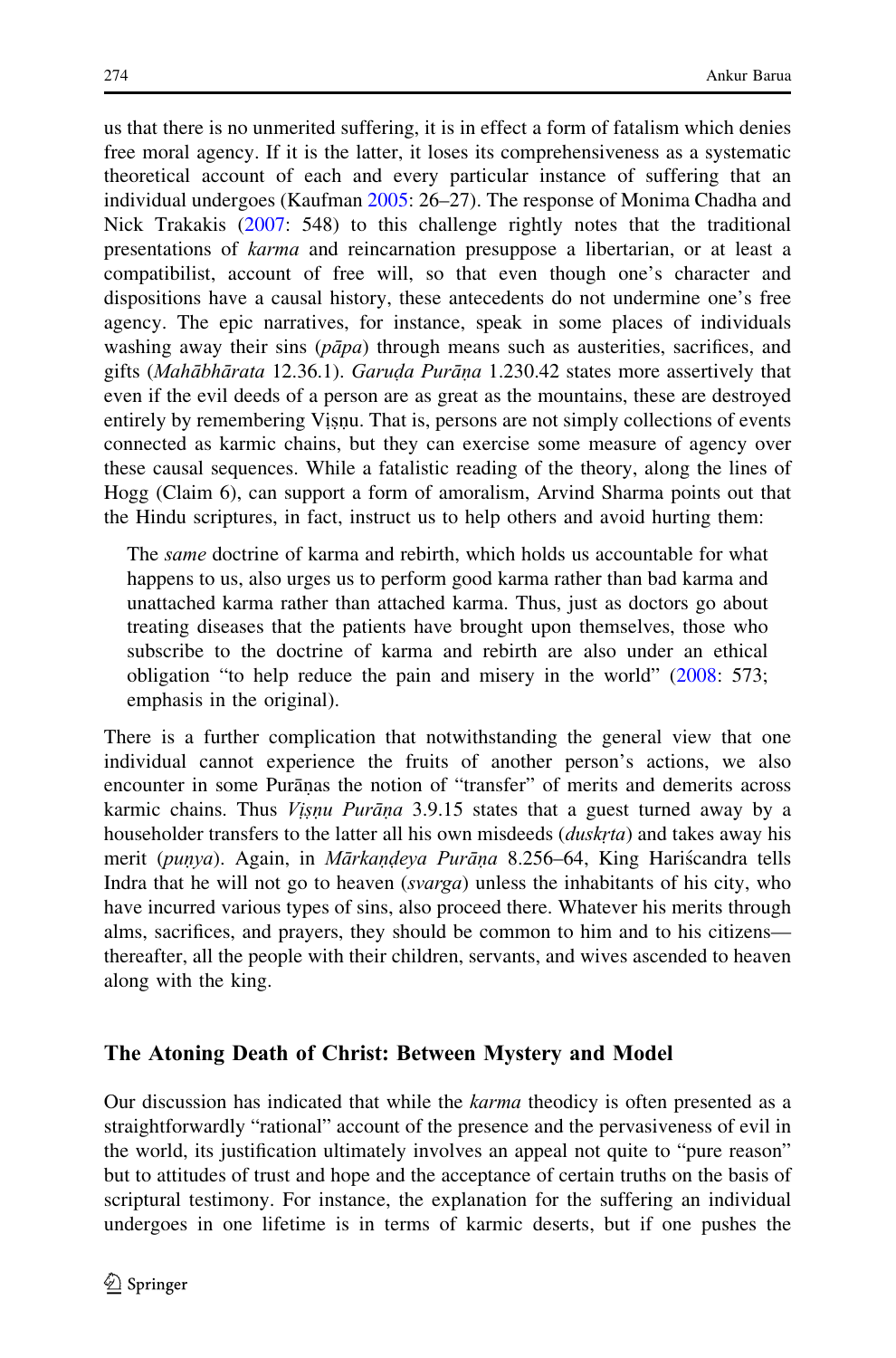explanation offered backwards and asks why there is a karmic order at all which operates across vast cosmological cycles, the "skeptical theist" response is that such worldly systems are part of the joyous productivity  $(l\bar{l}l\bar{a})$  of the Lord which transcends human understanding. Sharma argues in this connection that

while it might not be possible to prove the doctrine [of *karma* and rebirth] with absolute certainty, it seems to be equally the case that the doctrine cannot with absolute certainty be established as demonstrably false. As in the case of the existence of God it seems to be a doctrine about which reasonable persons might reasonably differ ([1990b:](#page-29-0) 232).

More recently, Mikel Burley notes that the belief in *karma* is not based on empirical evidence and that "it has arisen, and persisted, in human communities independently of anything that would be recognized as data comparable to that which supports the connection between smoking and lung cancer" ([2013:](#page-27-0) 156). While this belief indeed plays an explanatory role in the lives of some people, it is not typically regarded as subject to empirical verification or falsification. Because the parties to the debate share distinctive frameworks, this dispute continues to be intractable and its resolution in the life of an individual would be akin to her undergoing a religious conversion (Burley [2013](#page-27-0): 163).

The Christian framework of justice is to be located in the Jewish understanding of God as the supreme judge, where just individuals are those who live in accordance with the divine law. This judicial understanding has certain parallels to the karmic conception of a moral order and is expressed in statements such as "I will not justify the ungodly" (Exodus 23:7) and "He who justifies the wicked, and he who condemns the just, both of them alike are an abomination to the Lord" (Proverbs 17:15). However, there opens up, in Pauline and later Augustinian Christian theology, a moral gap between human effort and divine grace: human beings are incapable of rendering to God what is due to God, and only God can "justify" them in their present sinful condition. Thus, the Christian understanding of the atonement involves a somewhat different type of mystery than  $\overline{\textit{tila}}$ : the claim is that some events, between 1 CE–34 CE, associated with a Jewish man called Jesus crucially configured the shape of salvation. At the heart of Hindu-Christian debates over the atonement lies the momentous question of how a series of events that took place two thousand years ago can impart salvation today (Fiddes [1989](#page-28-0)). The central thesis of Roy's critique of the Christian understanding of the atonement is that Jesus is our redeemer not because he vicariously died "in our place" as a propitiation for our sins, but because he taught us that through heartfelt repentance we receive forgiveness for our sins. According to Roy, who published his The Precepts of Jesus: The Guide to Peace and Happiness in 1820, the foundations of the Christian religion are these: we express our love of God and our love of fellow-beings, and God is one and undivided in person. Jesus proclaimed the moral truths of love of God and love of neighbor, and dogmas relating to the divinity of Christ, the Trinity, the vicarious atonement, and others are not indispensable for salvation. The Precepts of Jesus was reviewed negatively by the Baptist missionary, Reverend Joshua Marshman (referred to as the "Reverend Editor"), and Roy followed with An Appeal to the Christian Public, published in 1820, Second Appeal to the Christian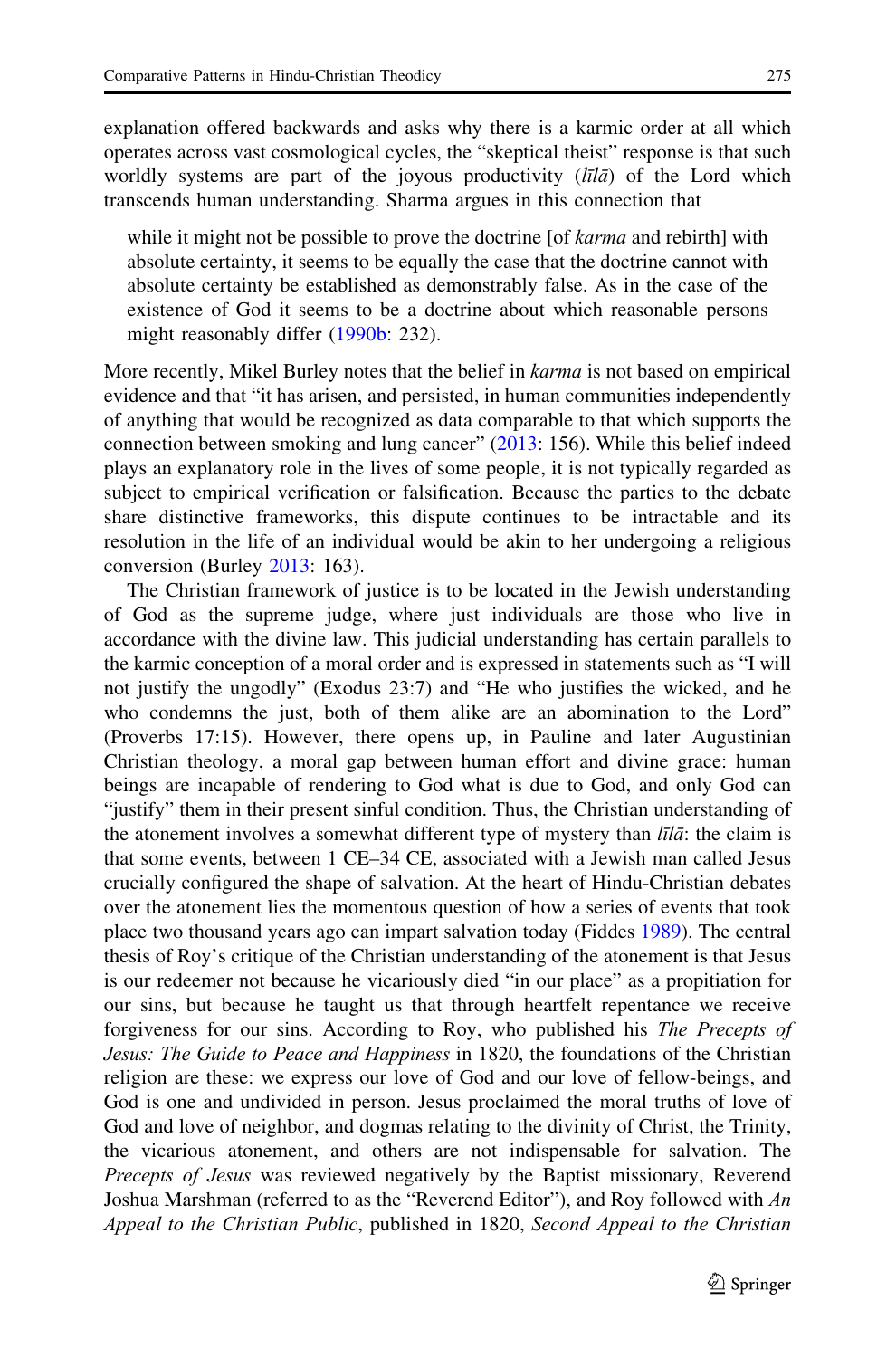Public (in 1821), and Final Appeal to the Christian Public (in 1823), to defend his views.

Before sketching the argumentative threads between Roy and Marshman, we outline the key standpoints that have been developed in the history of Christian doctrine relating to the atoning death of Christ (Blair [1963](#page-27-0)). The multiple sets of imageries that have been elaborated under the rubric of "the doctrine of the atonement" seek to answer the basic question of how the salvific work of Jesus, encompassing his life, death, and resurrection, heals the rupture between sinful human beings and their loving and just creator (Swinburne [1989](#page-29-0)). However, unlike the Nicene Creed (in 325) or the Chalcedonian Creed (in 381), which relate to the nature of the Godhead and the divinity of Christ, there is no "creedal" statement of the precise dynamics of how Christ's atoning death is pivotal for human salvation. As Christian theologians have attempted to articulate the nature and the efficacy of Jesus's saving work, they have configured certain "models" which are often clustered around three major groups—the ransom, the moral exemplar, and the substitutionary. According to the ransom model, often associated with figures such as Athanasius, Gregory of Nyssa, and more recently Gustaf Aulén, human beings were in bondage to sin and death (personified as the "devil"), and Christ, our savior, has paid a ransom to the devilish forces and liberated us. By living a sinless life, and yet dying like a common criminal, Christ, who is innocent, has given God the divine right to set us free from the grasp of satanic powers. The moral exemplar model, most famously associated with Peter Abelard, states that Christ, through his sinless life of loving his enemies even to the point of death, set an example for us to follow on our path of spiritual reformation. By indwelling through our own lives the patterns of Christ's selfless love, we respond to Christ's salvific offer of restoration of our broken relation with God. Finally, the substitutionary accounts—which have been developed in somewhat different ways by figures such as Anselm, John Calvin, and others—state that human beings, who have committed serious offences against God, are themselves incapable of compensating God for these wrongs; however, Christ has graciously stepped in on our behalf, satisfied the demands of justice, and effected our reconciliation with God. Since God is the God of justice, the punishment for death and separation from God that we have incurred through our sinfulness cannot be simply waived; thus, the sinless Christ becomes our willing substitute and through his perfect self-sacrifice makes reparation on our behalf. As this overview suggests, the models relating to the atoning life and death of Christ are a dense meshing of "objective" and "subjective" dimensions. On the one hand, God "objectively" brings about a transformation in the fabric of reality—for instance, God is incarnate in the Son, Christ offers his sinless life as a true exemplar for human beings, and so on. On the other hand, human beings have to "subjectively" respond to and appropriate in faith this account of what God has wrought "objectively" in and through the work of Christ (Jathanna [1981:](#page-28-0) 448).

A vital theme that emerges from these "models" is that the atoning death of Christ was necessary in some sense for the salvation of humanity. While Marshman charged that the moral precepts of Jesus were not sufficient for salvation unless these were "accompanied with the important doctrines of the Godhead of Jesus and his atonement" (Roy [1951b](#page-29-0): 1), Roy responded that the numerous biblical passages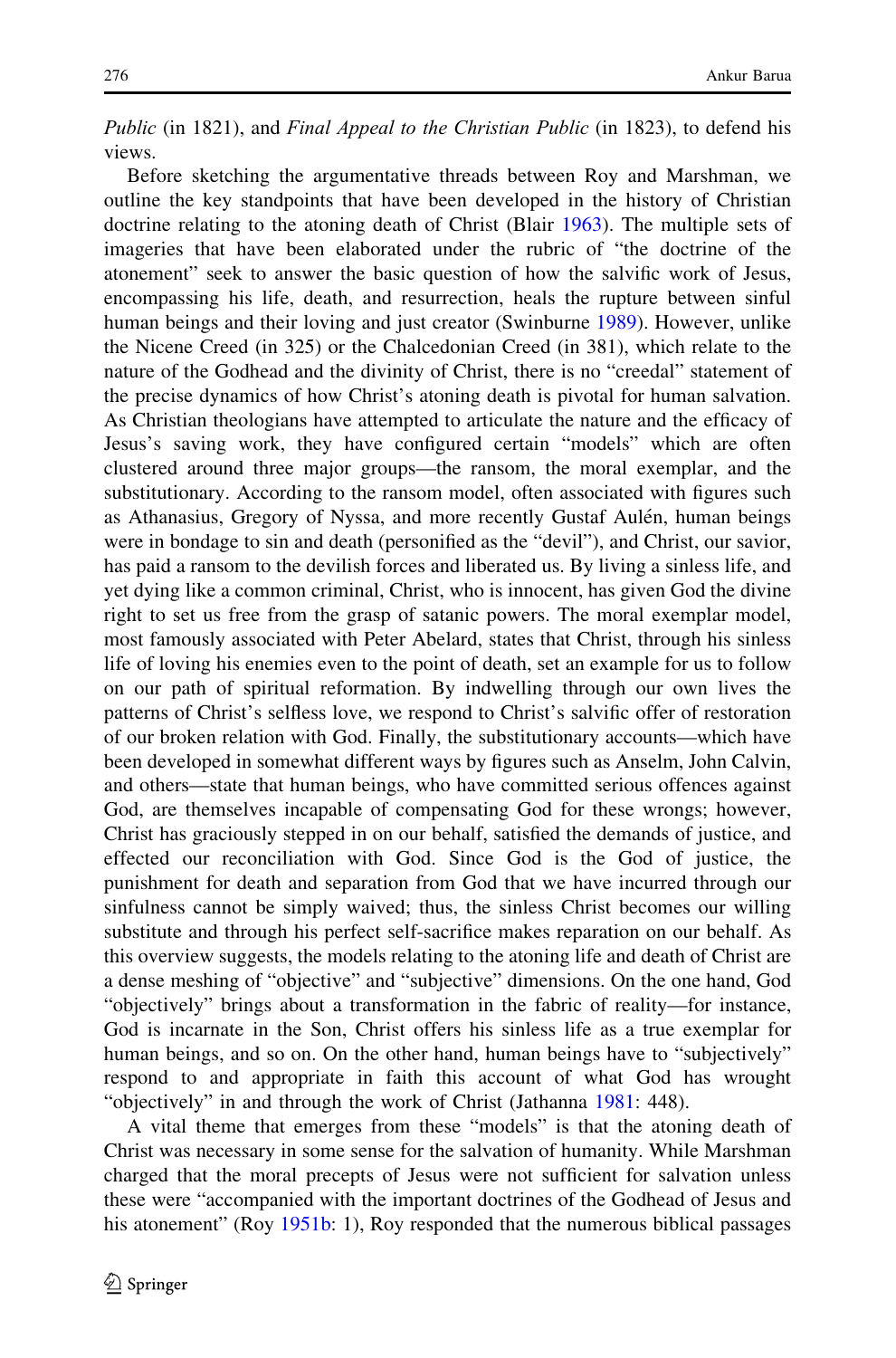he had quoted in his *Precepts of Jesus* indicate that following the precepts to love God and neighbour is indeed sufficient to lead human beings to peace and happiness. Here lies the crux of the matter between Roy and Marshman: the former argues that by following Jesus's commandment to love, we are led to eternal life, while the latter charges, from his Baptist Christian perspectives, that the "most excellent precepts" compiled by Roy from scripture are insufficient for salvation unless these teachings lead people to the doctrine of the cross (Roy [1951b](#page-29-0): 4–5). Roy asks whether Jesus, whom Marshman presents as God incarnate, suffered on the cross in the "divine nature" or in his "human capacity" and seeks to dismantle both horns of this dilemma. The former option is "highly inconsistent" with the divine nature which, by definition, is not liable to death and agony, while the latter view is "totally inconsistent" with divine justice and also the principles of human equity, for it is grossly unjust to inflict the sufferings of the cross on one human being who had never transgressed the divine will for the crimes committed by others (Roy [1951b](#page-29-0): 33). Roy writes that he is aware that in some countries people think that they are justified in detaining individuals who, having voluntarily undertaken to repay the debt of others, fail to discharge the debt. Even so, "every just man among them would shudder at the idea of one's being put to death for a crime committed by another, even if the innocent man should willingly offer his life in behalf of that other" (Roy [1951b](#page-29-0): 34). These strands are brought together in the chapter on the atonement in the Final Appeal where Roy ([1951c](#page-29-0): 11) argues that it is more consistent with justice that a judge should have mercy on those who express repentance and forgive their crimes, than he should put an innocent man to death to atone for the guilt of the condemned culprits. We learn from the Bible that sins have been forgiven through the intercession of prophets, even though they did not undergo an atoning death. Therefore, through the intercession of Jesus, whom God has exalted above all the prophets, we can receive pardon for our sins, without believing in his vicarious sacrifice on the cross (Roy [1951c:](#page-29-0) 17).

Roy thus argues that according to Marshman's understanding of the atonement, God is capable of a "palpable iniquity"—God inflicts the divine wrath on an innocent man for the purpose of "sparing those who justly deserve the weight of its terrors" (Roy [1951c](#page-29-0): 28). The "sacrifice" of Jesus should instead be understood as a spiritual oblation, thus guarding Christianity from being viewed as a religion based on the death of a human victim (Roy [1951c](#page-29-0): 20–21). As we noted earlier, Cave and Hogg sought to allay such moral anxieties by arguing that Christ's atonement should not be understood in juridical terms as if he was punished by God for the sins of guilty human beings. More recently, Paul K. Moser has argued that Jesus willingly and obediently underwent suffering which God would "deem adequate for dealing justly…with our selfish rebellion against God" and Jesus "pays the price on behalf of humans for righteous divine reconciliation of sinners"  $(2010: 143)$  $(2010: 143)$  $(2010: 143)$ . God meets the standard of morally perfect love, which human beings could not, in Jesus who is the salvific mediator between God and humanity. Further, God could not refrain from punishing sin because God is essentially a just judge. Oliver Crisp ([2011:](#page-27-0) 119) has argued that God elects that Christ perform the act of atonement in place of human beings, and this act, which has infinite value, is at least sufficient to atone for their sin. Roy would perhaps not have found the defenses of Moser and Crisp persuasive,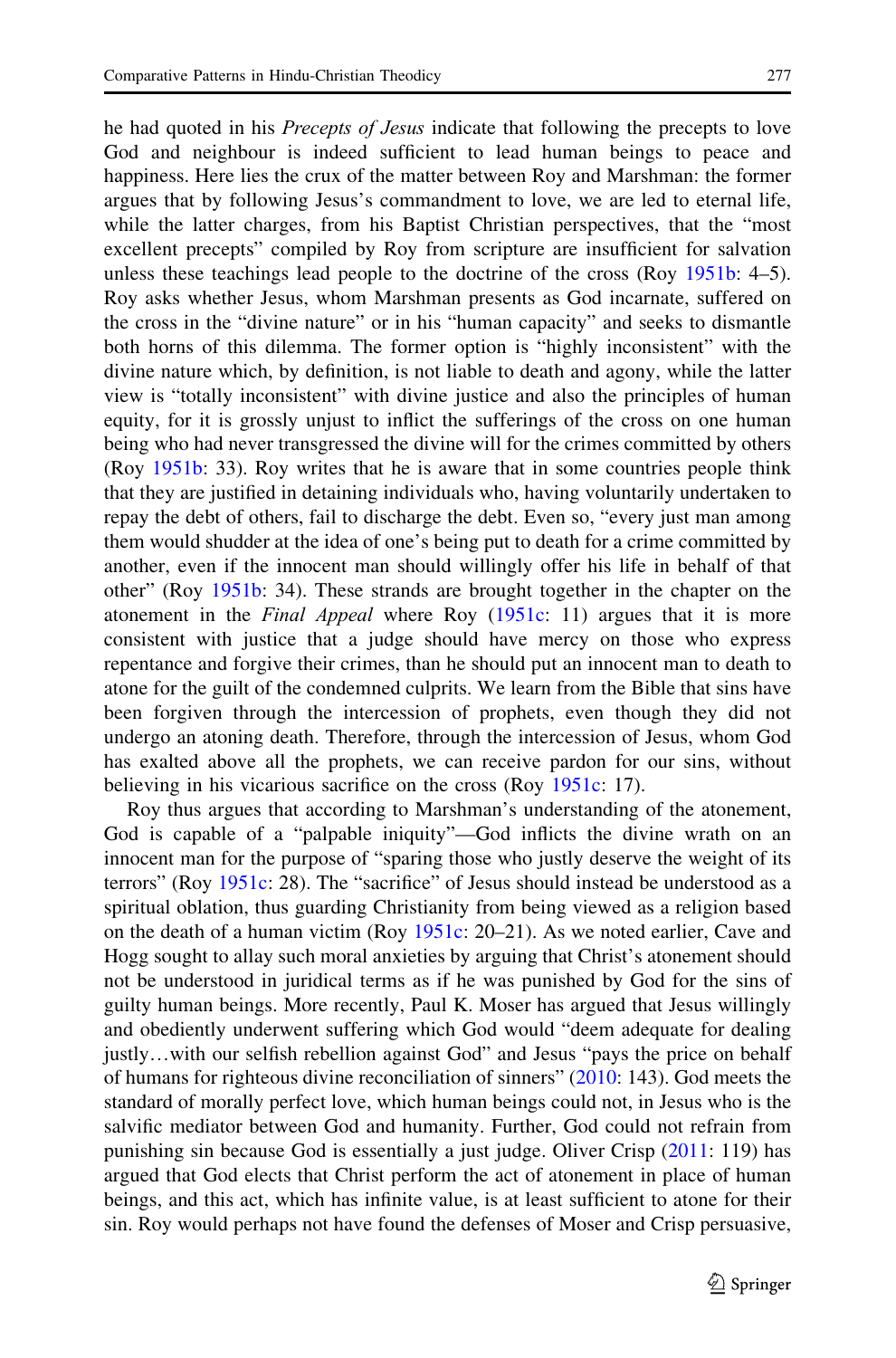for their accounts retain the basic substitutionary element ("on behalf of") which he had rejected in his debates with Marshman. More specifically, he could have inverted a view such as Crisp's with his claim: "If it be urged, that it is inconsistent with common justice to pardon sin that requires the capital punishment of death without an atonement for it, it may be replied, that the perfection of divine justice, as well as the other attributes of God, should not be measured by what are found in, and adopted by, the human race" (Roy [1951c](#page-29-0): 17). That is, if we were to argue that judges cannot let crimes go unpunished without the imposition of a severe penalty, Roy responds that we are confusing our *human* standards of justice with the perfection of divine justice. Roy argues that it is, in fact, more consistent with divine justice that God has mercy on those who have tried to follow the divine laws or showed contrition at their failure to love God than that God "should select for favour those whose claims rest on having acquired particular ideas of his nature and of the origin of his Son, and of what afflictions that Son may have suffered [as atonement] in behalf of his people" (Roy [1951a](#page-29-0): 64).

Around seventy years later, we find another Christian missionary in India, John Murdoch [\(1893](#page-28-0)), complaining about what he regards as the "misuse" of Christian terminology on the part of Keshub Chunder Sen (1838–1884), a key figure in the Brāhmo Samāj. Murdoch [\(1893](#page-28-0): 93–94) argues that the Christian understanding of atonement relates to an innocent man who voluntarily suffers "on behalf of" offenders, whereas according to the Samaj, atonement entirely involves an individual undergoing contrition for sin. Though he does not use these precise terms, Murdoch believes that Sen's conception is too subjective or psychically "internalist"—the Christian faith requires a more robustly "externalist" foundation, in the form of an objective divine revelation, for the actuality of human salvation. The viewpoints of Marshman, Murdoch, and others remain real options in various dimensions of contemporary Christology and involve debates too subtle to be summarized in this article (Demarest [1997](#page-27-0): 147–99). However, an emerging consensus in some Christian theological circles is an understanding of the reconciliation of humanity to God without some of the morally problematic "legalistic" aspects of the notion of penal substitution (Murphy [2009](#page-28-0)). For an account of the atonement that avoids the notion that Christ was wrathfully punished by God "instead of" us, we may turn to Gordon Graham who asks us to consider the analogy of one individual A who has incurred a financial penalty which she cannot pay; however, another individual B freely pays it and removes A's criminal status. If A eventually pays back the amount, A's action renders just the original restoration effected by B. Graham ([2010:](#page-28-0) 134–35) proposes that we regard Christ as the individual who was able to pay the price of sin and human beings can become united with him by submerging their worldly selves in him through baptism. As Graham's vocabulary indicates, the estrangement of human beings from their God is a truly "costly" error on their part, and only God, through the decisive intervention of an atoning death, can reinstate the original harmony between humanity and divinity. According to these understandings of the atonement, through the gifts of the operation of the Holy Spirit, an individual "subjectively" appropriates or realizes the "objectively" offered salvation to all humanity that has been effected through the atoning death of Christ. We should view God the Father, God the Son, and God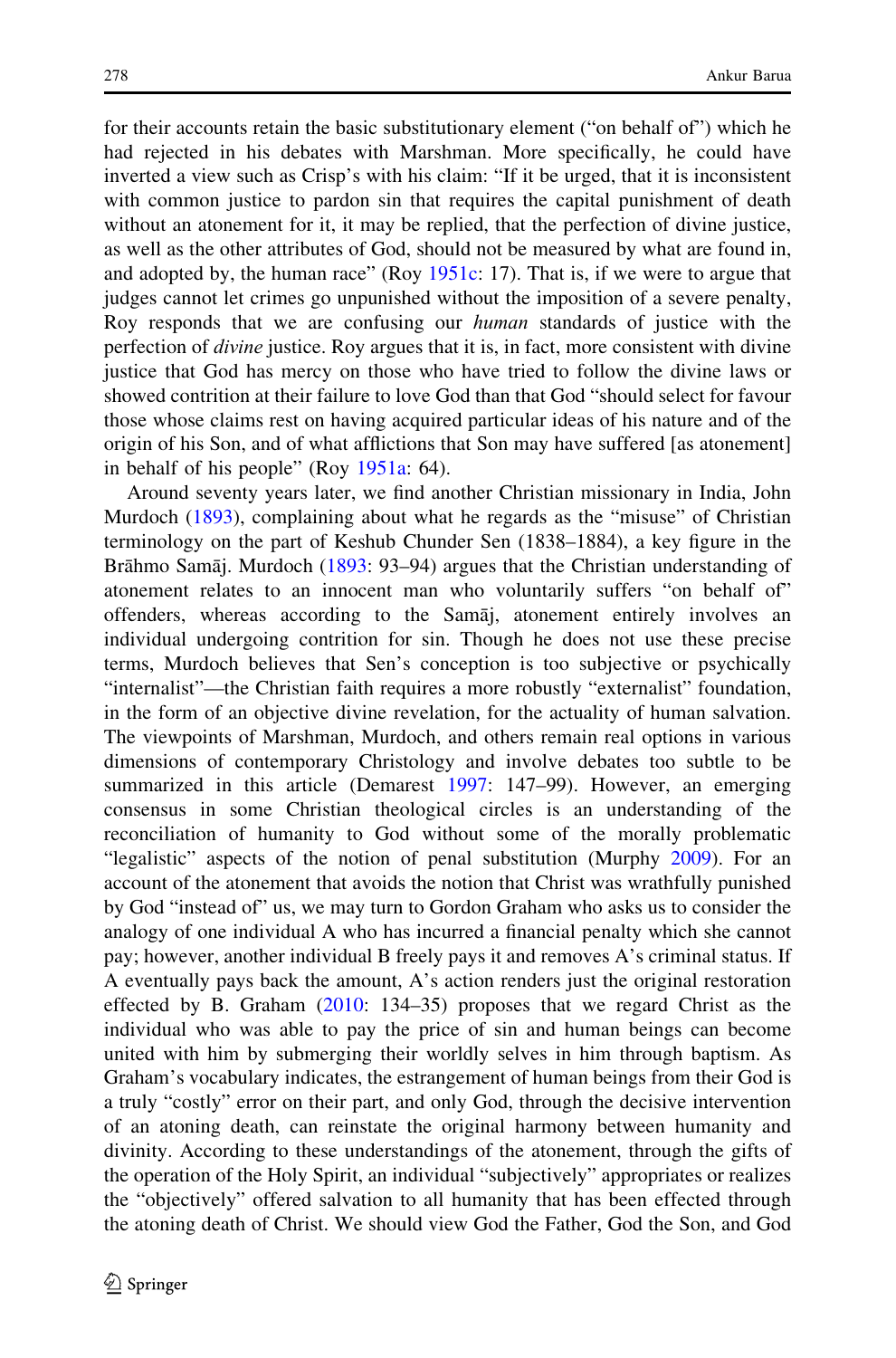the Holy Spirit in terms of the Trinitarian mystery, so that Christ's atoning death would be misconceived if it is characterized as the punishment inflicted on one individual (Christ) who is "substituted" for another individual (the rest of humanity, viewed collectively): rather, since the being of Christ is the being of the Trinitarian God, it is the—whole—divine reality that is involved in the reconciliation of humanity in and through the incarnation, crucifixion, and resurrection of Christ. The "objective" possibility is realized when the Holy Spirit produces in individuals the response of faith and they existentially appropriate the gift of salvation; this soteriological telos of humanity is "the fulfilment of God's whole purpose in the death of Christ" (McIntyre [1992:](#page-28-0) 97).

### Negotiating Evil in the World

Our comparative study of the *karma* theodicy and the doctrine of the atonement thus suggests two distinctive configurations of negotiating "unmerited suffering" in the world—the former denies its existence, while the latter is founded on the claim that it is undergone by the savior God. Nor are their respective vocabularies readily translatable. The Christian theo-logic of "incarnation," "original sin," "Trinity," "vicarious suffering," "sacrificial death," and others, becomes intelligible only if one traces its origins in the rich matrices of biblical theology; and a sympathetic engagement with the *karma* theodicy requires an adequate grasp of its Vedantic idioms such as *samsāra*, *bhakti*, *mokṣa*, and others. And yet, across the cognitiveexperiential boundaries of these distinctive religious universes, one can discern resonant sets of theological problems—the location of a retributive system within a remedial order of grace or  $krp\bar{a}$ , the conceptual tension between divine justice and divine mercy, a skeptical theist appeal to divine inscrutability or  $\overline{\textit{tila}}$ , and so on. Thus, while the notion of a *karma*-shaped quantitative proportion between sin and suffering is usually not encountered in Christian worldviews, some theologians, as we have seen, have echoed such a conception in speaking of Christ's atoning death in terms of the "satisfaction" of justice, the "paying" of a costly price, and so on. However, a central strand of Christian responses to evil and suffering, as we have noted in Cave and Hogg, is that one should become meditatively grounded through God-attunement in the suffering of Christ, the one who suffered horrifically. Thus, both Cave and Hogg strikingly refer to human suffering as a "privilege" (Cave Claim 6 and Hogg Claim 5) through which individuals are purged of sinfulness and become attuned to God.

Unlike the understandings of God (as triune) and of Christ (as one divine person with two natures) which all mainstream Christian denominations share, the connective tissue between the past event of Christ's ("sacrificial") death on the cross and the present action of an individual's turning away from sinful worldly existence through the operation of the Holy Spirit has never been spelt out in clear creedal terms, not least because these matters are said to constitute the "mystery of salvation" (White [1991](#page-29-0)). As a generalization, however, these denominations would claim that an individual's response in faith to the "mystery of Christ" brings about an "objective" shift in the world's patterns of ego-centered living, so that she is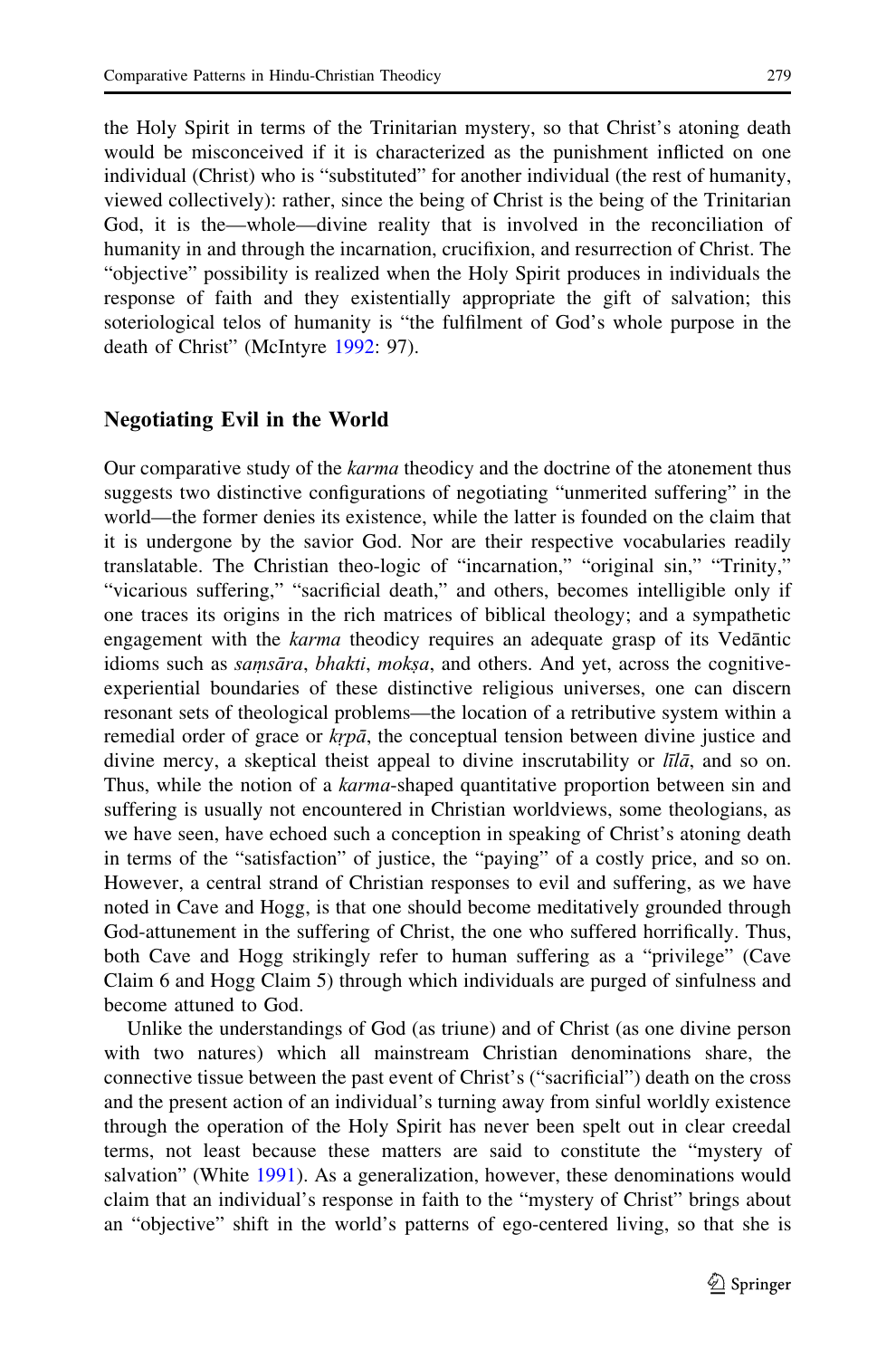concurrently able to "subjectively" re-envision her worldly sufferings not as meaningless blips on a cosmic radar but as forms of God's active invitations to her to become God-centered and to view her entire existence as a divine gift (Gunton [1988:](#page-28-0) 157). Thus, for instance, while a certain individual called John, before he turned to Christ, might have responded to his daughter's agonizingly painful death with a sense of deep futility, today as a Christian with the "in-sight" into suffering as a purgative crucible within which human wills gradually become aligned with God's sovereign will, even while he continues to grieve for his daughter, he also envisages her suffering as a redemptive moment which is graciously enfolded into the cosmic narratives of the mystery of God's love. The Christian hope is that individuals such as John and his daughter will come to understand in the afterlife that it is Christ's death on the cross which "objectively" set in motion the salvific processes that led to their becoming "subjectively" able to discern, under the inspiration of the Holy Spirit, God in everything—even, or perhaps especially, during the dark nights of excruciating torment. Had the God-human, Jesus Christ, not directly intervened in patterns of human self-seeking, suffering and evil—the visceral manifestations of a world out-of-joint—would have remained unhealed. By con-forming their sinful existences to his divine being and by becoming filled with his divine love, human beings learn not so much how to solve suffering (as if suffering was simply a theoretical riddle), but to engage with suffering, through soteriological processes of soul-making, in concrete settings of worldly living. The claim here is not that the gift of future salvation "justifies" present horrific suffering in some sort of a crude end-justifies-means egocentric logic: it is rather that those individuals whose narrative identities are pivoted on the transformation wrought in the world through Christ are enabled to embark patiently on a pilgrimage of hoping that, in the end, the theo-logic of Christ will shine through diaphanously (Stump [2010\)](#page-29-0). In the final analysis, therefore, the telos of Christian theodicy is not to justify, legitimize, or explain suffering, but to indicate existential spaces—of the meditation of the Stabat Mater in Roman Catholic milieus and, more generally, of pastoral support—where the assurance that "all will be well in the end" becomes credible to individuals who begin to see the world, in a courageous venture of faith, as lovingly enveloped by God. Such an assurance is not mere wishful thinking for it is grounded in the Christian truth-claim that Christ simultaneously unraveled and reformed the very fabric of reality—that is, through the "Christ event," individuals are graciously empowered to view the entire creation with the eyes of suffering love (Surin [1989:](#page-29-0) 150).

Christian mystical literature too repeatedly strikes the note that through the agony of our worldly suffering we are brought nearer to the eternal presence of God, as we surrender our fallen wills to the divine will and gradually identify ourselves with Christ on the cross (McDermott [2008](#page-28-0)). By becoming "mystically" incorporated into their meek Lord who himself suffered horribly, human beings would learn, without always demanding the transparent clarity of a why or a how, to pray trustfully, "Thy will be done" (Matthew 6:10), even if in their frail conditions of finitude, they might occasionally also humbly pray, "O my Father, if it be possible, let this cup pass from me" (Matthew 26:39). Therefore, the Christian saint regards suffering as a purgative instrument in the "dark night" of the soul during which it becomes progressively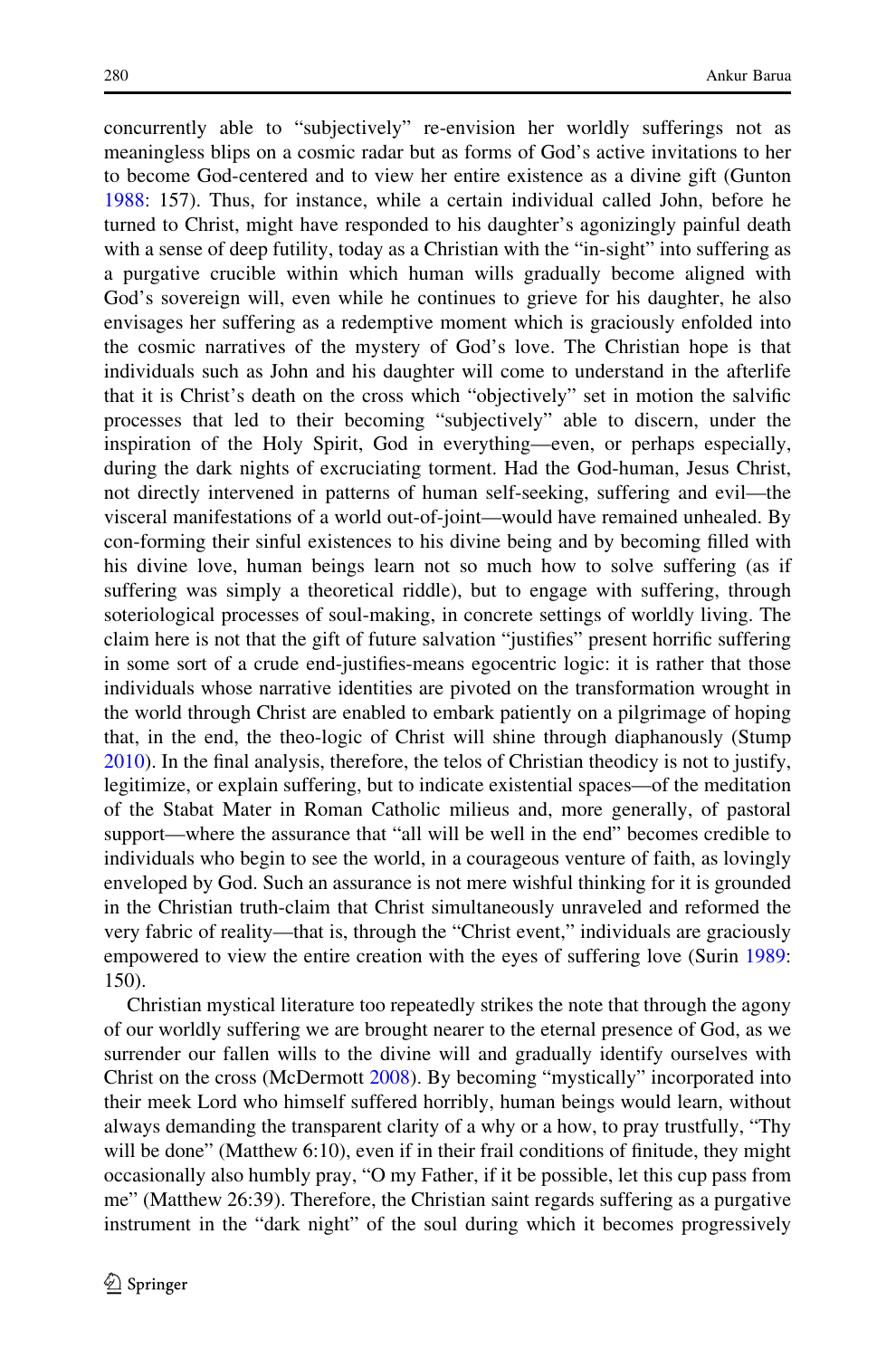strengthened through the love of Christ. The Christian hope is in life eternal with God who triumphed over evil in the resurrection of Christ and who will overcome the evils an individual has undergone in the world (Adams [1999](#page-27-0)). Thus, Julian of Norwich, an English fourteenth-century anchoress, declared that in and through the miseries of our fallen humanity, we can yet trust in the redemptive love of Christ, so that ultimately "all shall be well, and all shall be well, and all manner of things shall be well" (Windeatt [2015](#page-29-0): 174n20). Maureen L. Walsh [\(2012](#page-29-0)) has noted that the "openness" in Julian's hope that salvation can be extended towards non-Christians stood in somewhat uneasy tension with mainline Church teachings about the destiny of individuals who have not responded with faith to Christ through baptism. Crucial to her theological vision of God's all-encompassing love was the note of a deep spiritual affinity between the suffering of Christ and the suffering of humanity:

THEN our good Lord Jesus Christ spoke, asking, "Are you well pleased that I suffered for you?"

I said, "Yes, good Lord, thank you…" Then Jesus, our kind Lord, said, "If you are pleased, I am pleased.

It is a joy, a bliss, an endless delight to me that I ever suffered my Passion for you; and if I could suffer more, I would suffer more" (Windeatt [2015](#page-29-0): 68).

While Julian was herself aware that some of the contents of her "showings" (that is, her visions of God) were in opposition to Church doctrines about the salvation of the unbaptized, her eschatological hope of a soteriological universalism shines through in passages such as the following:

With a kindly countenance our good Lord looked into his side, and he gazed with joy, and with his sweet regard he drew his creature's understanding into his side by the same wound; and there he revealed a fair and delectable place, large enough for all [hu]mankind that will be saved and will rest in peace and in love (Walsh [2012:](#page-29-0) 196).

The claim that ultimately our response to the problem of evil should be shaped not by a rational explanation, but by an acceptance that the world is enveloped by divine redemptive love, appears also in the Vedantic terminology of a Hindu figure such as Rāmakrsna (1836–1886). For Rāmakrsna, the journey towards liberation involves<br>an increasing sense of being infused with divine love so that the devotee sees her Infinite the second sense of being infused with divine love so that the devotee sees her actions as undergirded by God, the supreme agent. To the question as to why there is so much suffering in the world, he replies that the world is the  $\ell \bar{\ell}$  and is like a game, and there is sin and suffering so that the game can continue for a while. Echoing certain vocabularies of Christian mystical figures such as Julian, the claim is that for those who have become deeply rooted in the reality of God ( $\vec{t}$ svara), there will be a quiet, even joyful, acceptance of the joys and sorrows of human existence, because they are understood to be densely interwoven into the rich fabrics of the world sustained by God. Thus, after indicating that everything depends on the will of God who has produced, as divine  $l\bar{z}l\bar{a}$ , entities with varied qualities, Rāmakrsna<br>declares that the individual who has realized God is able to state: "I am the machine declares that the individual who has realized God is able to state: "I am the machine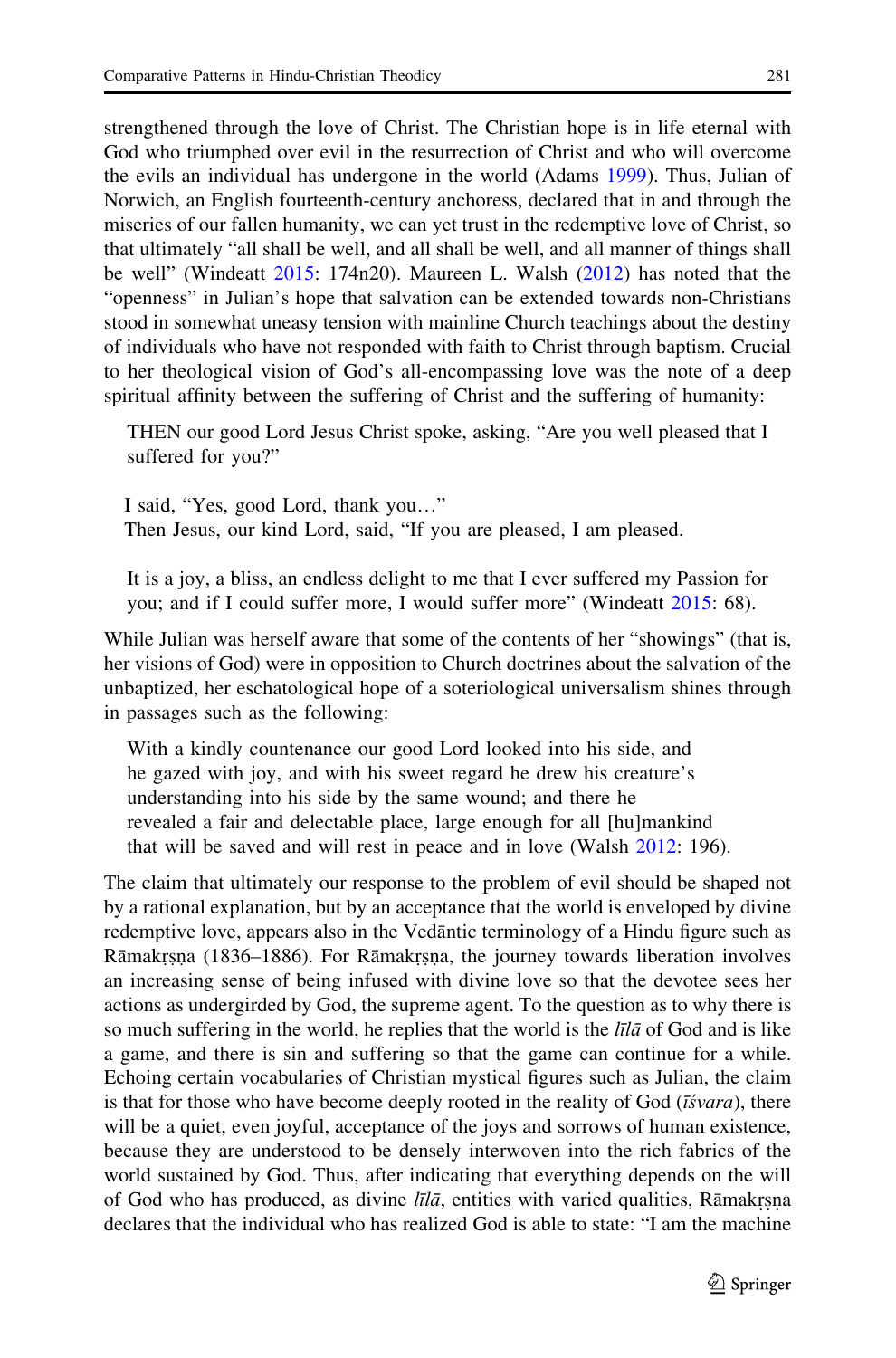and you are the operator; I am the house and you are the indweller; I am the chariot and you are the charioteer; you move me and thus I move; I speak as you make me speak" (Gupta [2010](#page-28-0): 175; my translation). Such God-infused individuals would have attained the spiritual perfection where one becomes capable of viewing worldly suffering as incorporated into the divine  $\overline{I}I\overline{I}a$  which is teleologically oriented towards the production of saints who have overcome egoism and who see God in everything (Maharaj [2018](#page-28-0): 257–59). On another occasion, we hear echoes of the medieval debates over the seeming opposition between divine grace and divine justice:

Nanda: "Is God partial? (*pakṣapātī?*) If things happen through God's grace  $(krp\bar{a})$ , then I must say that God is partial."

Rāmakrṣṇa: "God has become everything—the living beings and the world.<br>You will realize this when you have perfect knowledge. God has become the ˙ ˙ You will realize this when you have perfect knowledge. God has become the twenty-four principles—mind, intellect, body, and so on. Towards whom could God be partial?"

Nanda: "Why has God assumed all these forms, where some are wise and some are ignorant?"

Rāmakrs, na: "This is God's sweet will  $(t\bar{a}r khu\acute{s}i)$ .... The Divine Mother is full of bliss and is engaged in the  $l\bar{s}l\bar{s}$  of creation preservation and destruction of bliss and is engaged in the *līlā* of creation, preservation, and destruction. There are countless living beings, and only one or two among them obtain liberation—and even that makes Her happy…".

Nanda: "This may be Her sweet will, but it is our death!"

Rāmakrṣṇa: "But who are you? The Divine Mother has become all this. As<br>long as you do not know Her you keen on saying "I" "I" All will realize God ˙ ˙ long as you do not know Her you keep on saying, "I," "I." All will realize God —and indeed all will be liberated" (Gupta [2010](#page-28-0): 878; my translation).

According to Rāmakrsna's "panentheistic" insight  $(vij\tilde{n}\bar{a}na)$  into the world as the expression and embodiment of God, evil is vitally encapsulated into the divine life: expression and embodiment of God, evil is vitally encapsulated into the divine life: ultimately, it is God who suffers and it is God who liberates all individuals through their spiritual disciplines (Maharaj [2018:](#page-28-0) 269–71). Thus, across Hindu-Christian theological boundaries, we find two "mystical" figures—Julian and Rāmakrsna—<br>concluding with a theological confidence that "in the end" the divine presence will concluding with a theological confidence that "in the end" the divine presence will transmute all worldly suffering, notwithstanding the vital difference that the understanding of the soteriological significance of suffering is located, for Julian, on the horizon of a single lifetime and, for Ramakrsna, on the horizons of multiple<br>lives. The strands of "theodicy" and "skeptical theism" thus become densely Iives. The strands of "theodicy" and "skeptical theism" thus become densely intertwined: for individuals on the path of spiritual perfection, suffering is not so much an intellectual problem to be cerebrally dissected as a theological invitation to become existentially grounded in the transcendental source of being, love, and goodness.

# Theodicy in Comparative Registers: Adjudicating Truth-Claims

Our arguments in the preceding sections have outlined the internal logics of certain Christian theodical and Vedantic Hindu theodical explanations. Moving on now to the register of epistemic peer conflict in the field of Hindu-Christian dialogue, we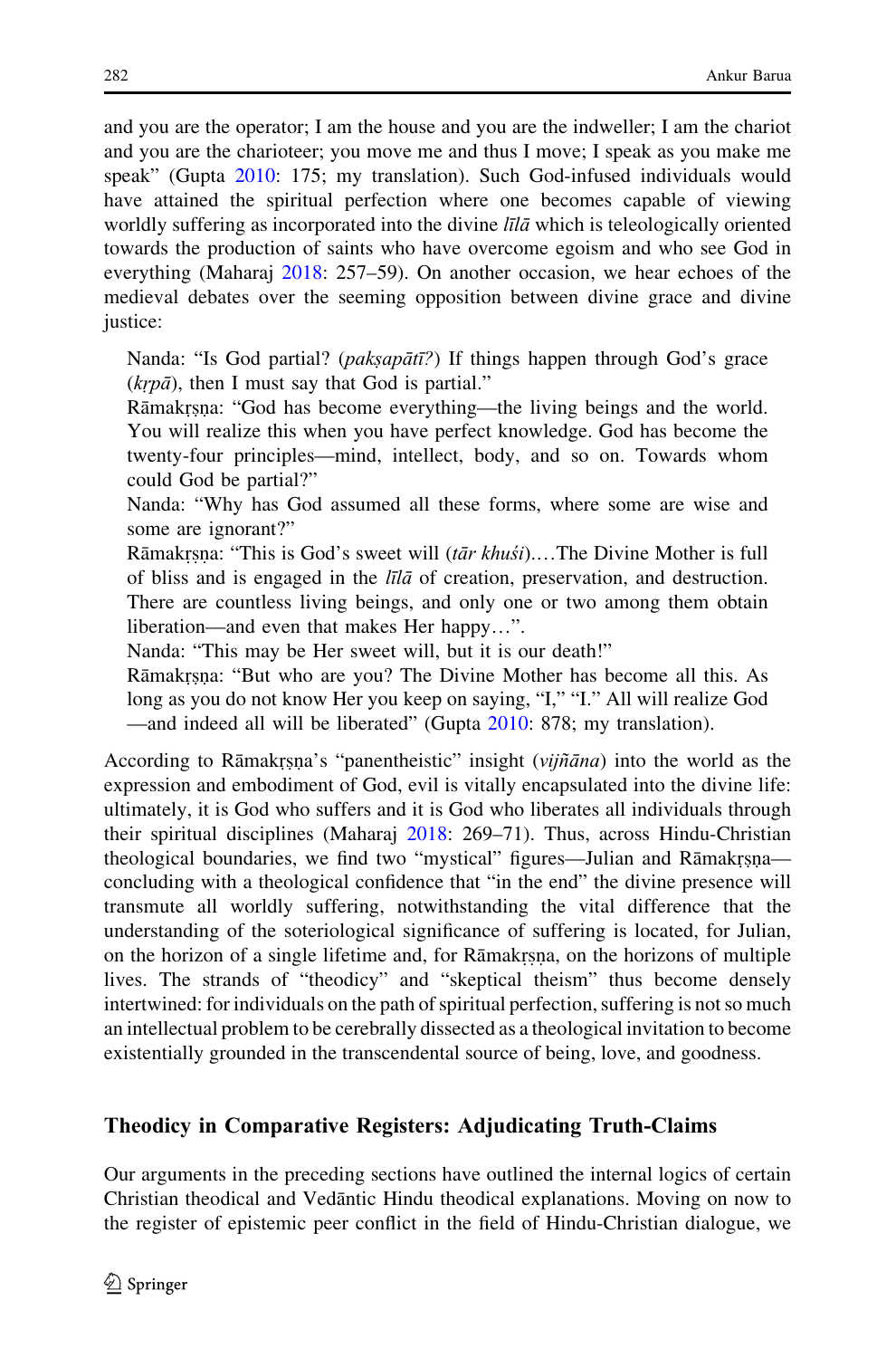can ask: why is it that so many sincerely truth-seeking, adequately informed, and spiritually sensitive Hindus and Christians have not (yet) been able to arrive at a consensus on whether it is Christian theodicy or Vedantic theodicy which is cognitively and spiritually more plausible, coherent, and adequate? As we have suggested throughout our discussion, it is not the case that one side possesses perspicuous rationality and the other side is submerged in rank irrationality—rather, the worldview of each group is shaped by a dense intertwining of (a) invocation of

mystery and (b) reasoned argumentation. Because the pattern of (a) and (b) is somewhat distinctive for both Christian theodicy and Vedantic theodicy, what might readily seem to a Vedantic theodicist to be a blatant inconsistency could instead be for a Christian theodicist a call to exercise patience in the face of an inscrutable mystery—and vice versa.

Consider the following truth-claims:

Christian truth-claim: The Christ-event "objectively" changed the existential densities of the world, and this transformation is to be "subjectively" appropriated by individuals today by responding with faith to the Christ-event.

Hindu truth-claim: The webs of our present mode of existence are karmically shaped by the moral quality of our own existences in previous world orders, even though we usually have no recollection of these world orders.

Neither the Christian truth-claim nor the Hindu truth-claim can be readily verified or falsified in the manner of empirical claims such as "Washington is the capital of USA" ("true") and "The color of snow is orange" ("false"). Embedded in the Christian truth-claim is the response of faith, and the plausibility of the Hindu truthclaim depends on whether we are willing to place our trust in a *guru* who defends the reality of reincarnation. Therefore, if we inquire into whether the Christian truthclaim or the Hindu truth-claim is more mysterious, since there is no transcendental "calculus of mystery," there is also no impartial cognitive umpire who could authoritatively judge which party is unduly helping itself to too much of the "mysterious." For a Vedantic theodicist, the claim that a chronologically distant series of events of world-historical significance, which took place sometime around 33 CE in Judea, has crucial implications for how we respond to suffering today might seem conceptually puzzling or bewildering; while for a Christian theodicist, the claim that because of moral choices made in past lifetimes of which we have no conscious recollection we are undergoing suffering in the present could be deeply implausible or enigmatic. Both the Christian theodicist and the Vedantic theodicist indwell pedagogic milieus of "faith seeking understanding," but because the mystery to which they point cannot be apprehended or assessed in a contextindependent manner, there is no straightforward response to our question about the precise measure of this mystery.

Given that the entwining of (a) and (b) forms an epistemic circle for both the Christian truth-claim and the Hindu truth-claim, the vital question now is whether this circle is vicious or virtuous. In all such dialectical engagements, the key debate is over who should carry the epistemic burden of proof, and even if we were to agree that the burden is to be shared among both parties, how to determine the relative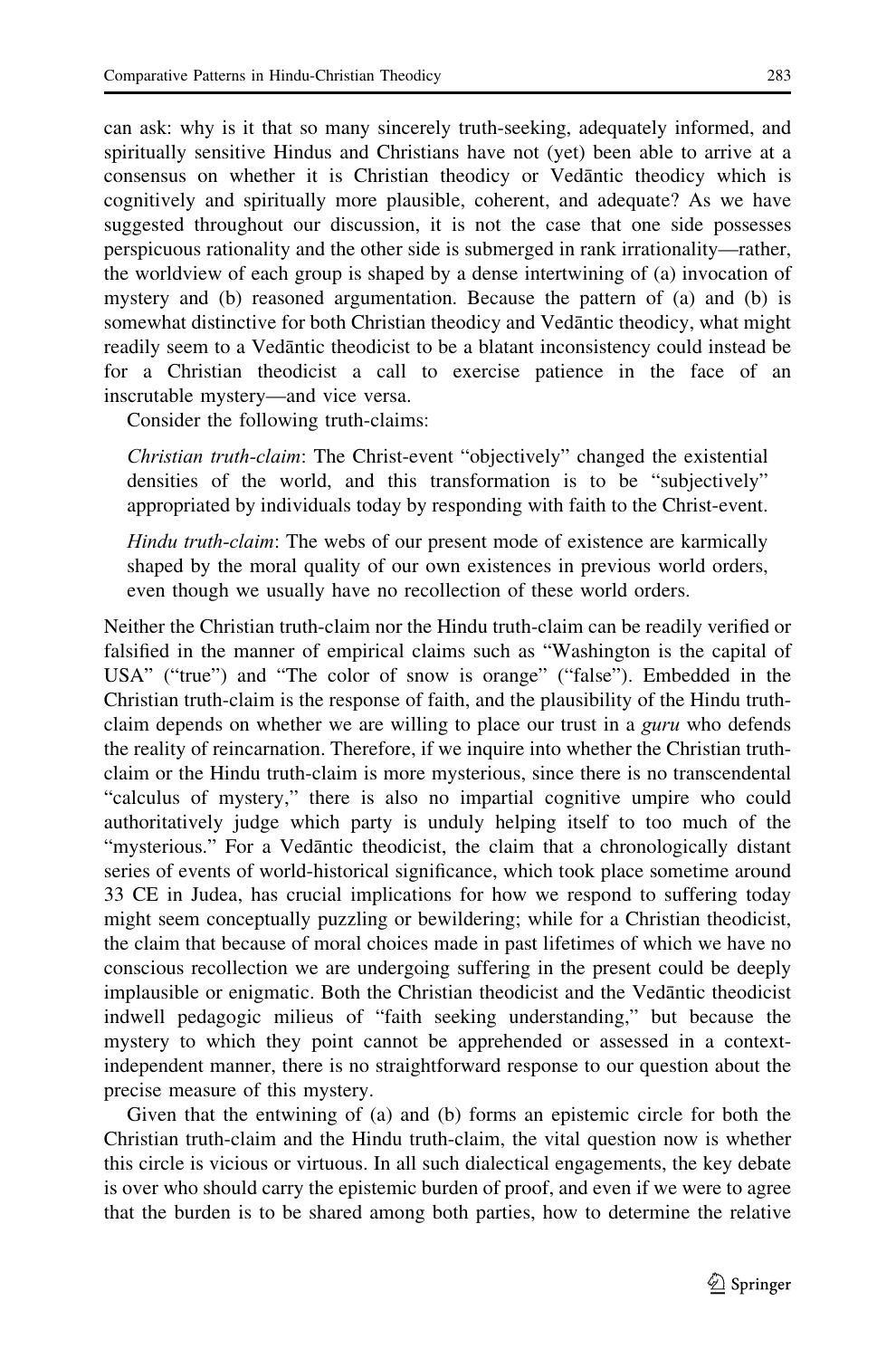weights to be shared. In short, then, the reason why epistemic peer conflict across Christian theodicy and Vedantic theodicy is intractable is because both groups come to the epistemic table with different sets of background presuppositions about what is more intuitively reasonable, coherent, and plausible.

## Conclusion

Ultimately, the arguments between Hindu figures such as Roy, on the one hand, and Christian theologians such as Cave, Hogg, and others, on the other hand, relate to a matter of faith. That the Holy Spirit constitutes the salvific "link" between Christ's death on Calvary and our incorporation today into Christian patterns of regeneration, justification, and holiness is not a point to be rationally demonstrated, but is a theological mystery to be existentially appropriated through the venture of faith. Thus, Paul Jensen remarks: "I am compelled to conclude that, in a deeply mysterious way, at the cross God in Christ endured and exhausted the consequences of human sin" [\(1993:](#page-28-0) 155). This theological appeal to mystery is precisely what Gandhi opposed while expressing his puzzlement regarding the supposed salvific power of Christ's death on the cross: "His death on the Cross was a great example to the world, but that there was anything like a mysterious or miraculous virtue in it my heart could not accept" [\(1990](#page-28-0): 224). From the Hindu perspectives of figures such as Vivekānanda, Gandhi and others, it would seem difficult to readily incorporate into their worldviews the notion that Christ died "for us" in a providential divine plan. While the notion that suffering has a redemptive value is not entirely alien to Hindu thought—for according to the theory of karma, each individual makes progress towards the divine by working out one's karmic merits and demerits—Hindu thinkers have usually rejected the notion of one individual "bearing the sins" of another. The various metaphors that have been deployed in the Christian traditions to describe the salvation wrought by God in Christ, such as Christ paying a penalty to God, Christ reconciling humanity to God through his sacrificial death, Christ bearing upon himself the punishment that human beings deserve, and so on, do not find a ready home in a theological-moral universe where an individual's estrangement from the divine, manifested in worldly suffering, has to be worked out through the operations of the karmic law. Much of Hindu reflection on Jesus Christ is more congenial to "functional" Christologies, according to which Jesus is an (or even the) exemplar of God's love, than to "ontological" Chalcedonian Christologies which hold that in the "mystery" of the incarnation it was the being of the triune God that was identified with the finitude of the world. At the same time, as we have seen, karmic explanations too involve appeals to the "mysterious" nature of God's *līlā*, and they are not equivalent to a straightforward empirical explanation of, say, why an unsupported object falls towards the earth. While everyday scientific explanations are at hand as to why John had a toothache, karmic causation has to be invoked at a different metaphysical level to explain why it was John and not Mary who was particularly susceptible on that day to this agony.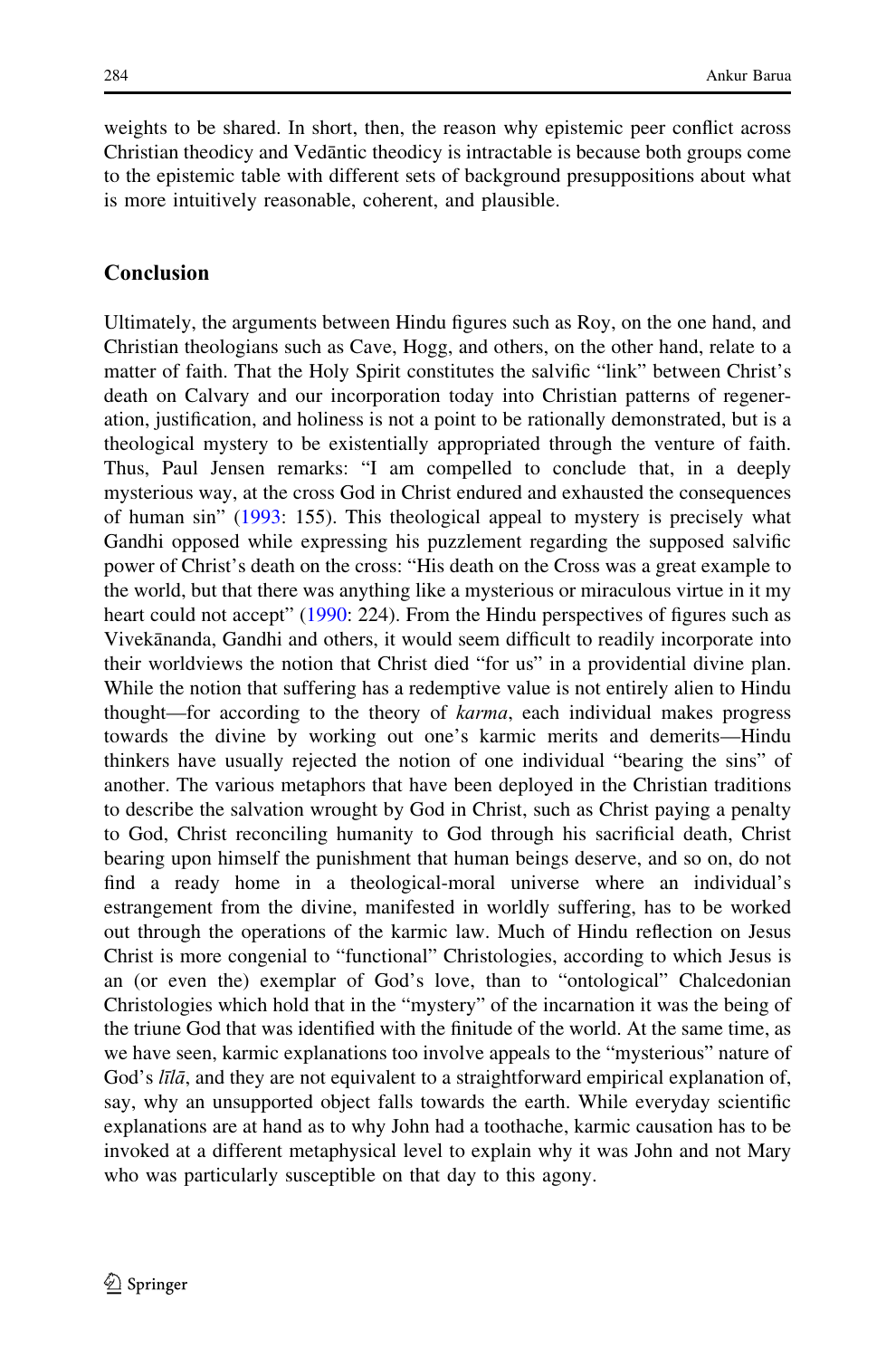Our comparative study, then, indicates certain distinctive features of the karma theodicy and the atonement theodicy. Whether through spiritual transformation across multiple lifetimes or by becoming conformed to Christ in one lifetime on earth, in both these theodical systems we encounter the motif that in and through worldly crucibles "souls" can be purged, purified, and perfected. The former is situated in a worldview which operates with the notion that there is some form of proportionality between past evil and present suffering, even if such correlations can only be traced by an enlightened sage or are known to the omniscient God. Therefore, in contrast to Cave and Hogg, the karmic structure of reality should not be seen as punitively retributive, for it is teleologically orientated towards the production of liberating goods through spiritual transformation across lifetimes (Stoeber [1992](#page-29-0): 172–87; Long [2016](#page-28-0); Maharaj [2018](#page-28-0): 260–62). At the same time, theistic Hindu worldviews often claim that the "ultimate" reason why there is a karmic structure at all is to be attributed to the supra-rational  $\ell \bar{\ell}$  and of the divine reality. Christian mystics too seek not so much to explain suffering as to identify suffering with the agony of Christ on the cross and view such suffering as part of a unitive journey where their love of Christ is purified. At the same time, this emphasis on the participative dimension of suffering has not prevented Christian theologians from developing various "models" which seek to make sense, in the enterprise of "faith seeking understanding," of how the death of an individual two millennia ago brought about a decisive soteriological transformation in the fabric of reality. Both Hindu and Christian theodical styles would therefore resonate with William C. Placher's claim that although theologians have often been rightly criticized for invoking "mystery" whenever they have not been able to supply good reasons, "it is not intellectual cheating to refuse to explain something if you can give an account of why just this should not be explicable" [\(1996](#page-28-0): 211).

Therefore, to return to the terms we highlighted at the beginning of this article, the karma theodicy and the atonement theodicy are both a distinctive blending of a robust account of why there is suffering in God's world and a more skeptical reminder about the finite limits of human understanding. As to our beliefs that the universe is karmically structured by the divine reality who generates it through a cosmic  $\overline{h}l\overline{a}$  or that we will receive the gift of eternal life after the resurrection when our worldly sufferings will be re-envisioned in the light of the beatific vision beliefs which are pivotal for Hindu and Christian theodicies respectively—they are not usually empirically demonstrable, but are deeply grounded in the testimony of others, an attitude of trust, or a hopeful faith. Consequently, theodical visions cannot be neatly lined up for straightforward confirmation or falsification. For instance, while Hogg's claim that suffering is "a privilege and an honor" (Claim 5) sounds implausible when applied to the case of the suffering of infants who cannot consciously reflect on their afflictions, and more plausible when relocated in the context of karma and reincarnation, conversely the Hindu claim that even for horrific evils such as genocidal violence there is a just proportionality between past deed and present event could seem debatable to some. Again, while Cave's objection (Claim 5) that individuals cannot undergo moral transformation without being able to remember (putative) previous lifetimes can seem weighty to some, others could respond that even in the absence of "subjective" recall of past lives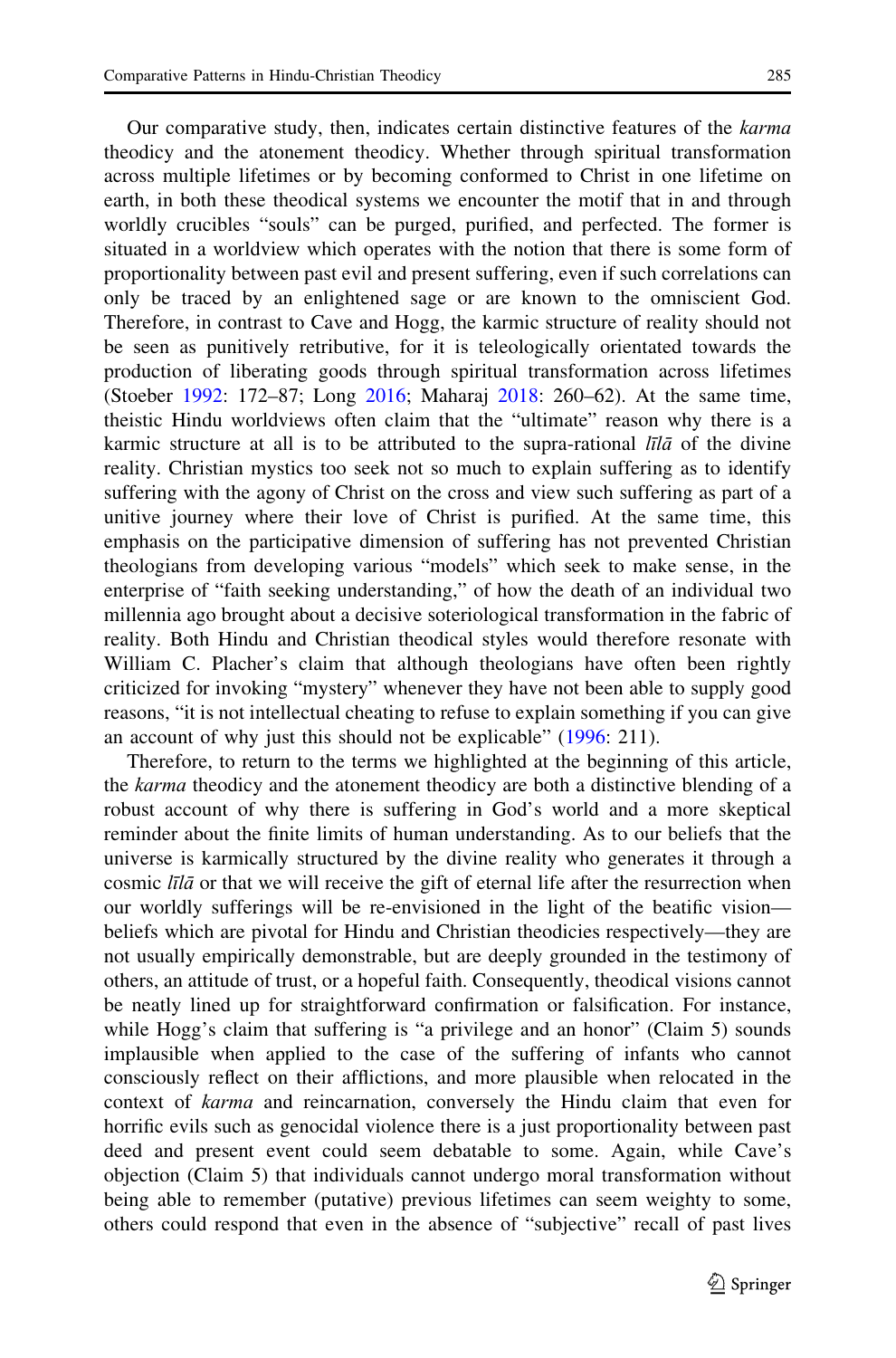<span id="page-27-0"></span>they accept the "objective" truth of *karma* and reincarnation through the testimony of their guru in whom they have sought refuge and whom they regard as authoritative in spiritual matters. Thus, when Christian theologians such as Marshman, McIntyre, or Graham declare that suffering is to be existentially navigated and rationally comprehended as encapsulated into a vision of divine love where God "objectively" underwent a sacrificial death, and the fruits of this atonement are to be "subjectively" appropriated, the coherence or plausibility of such an account is deeply embedded in a matrix of truth-claims pronounced from biblical horizons. Likewise, when Hindu theologians such as Rāmānuja, Rāmakrṣṇa,<br>and Vivekānanda claim that the world is a moral laboratory for the perfection of **EXAME LEGENDE CONSUMERTIES**, NEGRETING INTERFERING INTERFERING TO THE INTERFERING TO THE UPPER CONSUMING THE PERFECTION OF THE PERFECTION OF THE PERFECTION OF THE PERFECTION OF THE PERFECTION individuals across multiple lifetimes, this soteriological telos of evil and suffering is to be situated within an interwoven constellation of numerous scriptural statements relating to the nature of the human self and the  $\bar{t}$  and the divine self. In these ways, both Hindu and Christian theologians use rational resources towards the goal of explanation, while reminding their adherents that the faltering intelligibility they seek is to be seen as an integral component of their active participation in a sense of theological mystery that enfolds, and yet transcends, their finite existences.

Open Access This article is licensed under a Creative Commons Attribution 4.0 International License, which permits use, sharing, adaptation, distribution and reproduction in any medium or format, as long as you give appropriate credit to the original author(s) and the source, provide a link to the Creative Commons licence, and indicate if changes were made. The images or other third party material in this article are included in the article's Creative Commons licence, unless indicated otherwise in a credit line to the material. If material is not included in the article's Creative Commons licence and your intended use is not permitted by statutory regulation or exceeds the permitted use, you will need to obtain permission directly from the copyright holder. To view a copy of this licence, visit [http://](http://creativecommons.org/licenses/by/4.0/) [creativecommons.org/licenses/by/4.0/.](http://creativecommons.org/licenses/by/4.0/)

### References

- Adams, Marilyn McCord. 1999. Horrendous Evils and the Goodness of God. Ithaca: Cornell University Press.
- Alston, William P. 1991. "The Inductive Argument from Evil and the Human Cognitive Condition." Philosophical Perspectives 5: 29–67.
- Blair, J. L. 1963. "The Relation of the Incarnation to the Atonement." Scottish Journal of Theology 16, 1: 68–77.
- Burley, Mikel. 2013. "Retributive Karma and the Problem of Blaming the Victim." International Journal of Philosophy of Religion 74, 2: 149–65.
- Burrell, David B., with A. H. Johns. 2008. Deconstructing Theodicy: Why Job Has Nothing to Say to the Puzzle of Suffering. Grand Rapids: BrazosPress.
- Cave, Sydney. 1919. Redemption: Hindu and Christian. London: Oxford University Press.
- Chadha, Monima and Nick Trakakis. 2007. "Karma and the Problem of Evil: A Response to Kaufman." Philosophy East and West 57, 4: 533–56.
- Clooney, Francis X. 1989. "Evil, Divine Omnipotence, and Human Freedom: Vedanta's Theology of Karma." The Journal of Religion 69, 4: 530–48.
- Crisp, Oliver. 2011. "Salvation and Atonement: On the Value and Necessity of the Work of Jesus Christ." In Ivor J. Davidson and Murray A. Rae, eds., God of Salvation: Soteriology in Theological Perspective, 105–20. Farnham: Ashgate.
- Davis, Stephen T. 1990. "Universalism, Hell, and the Fate of the Ignorant." Modern Theology 6, 2: 173– 86.
- Demarest, Bruce. 1997. The Cross and Salvation: The Doctrine of Salvation. Wheaton: Crossway Books.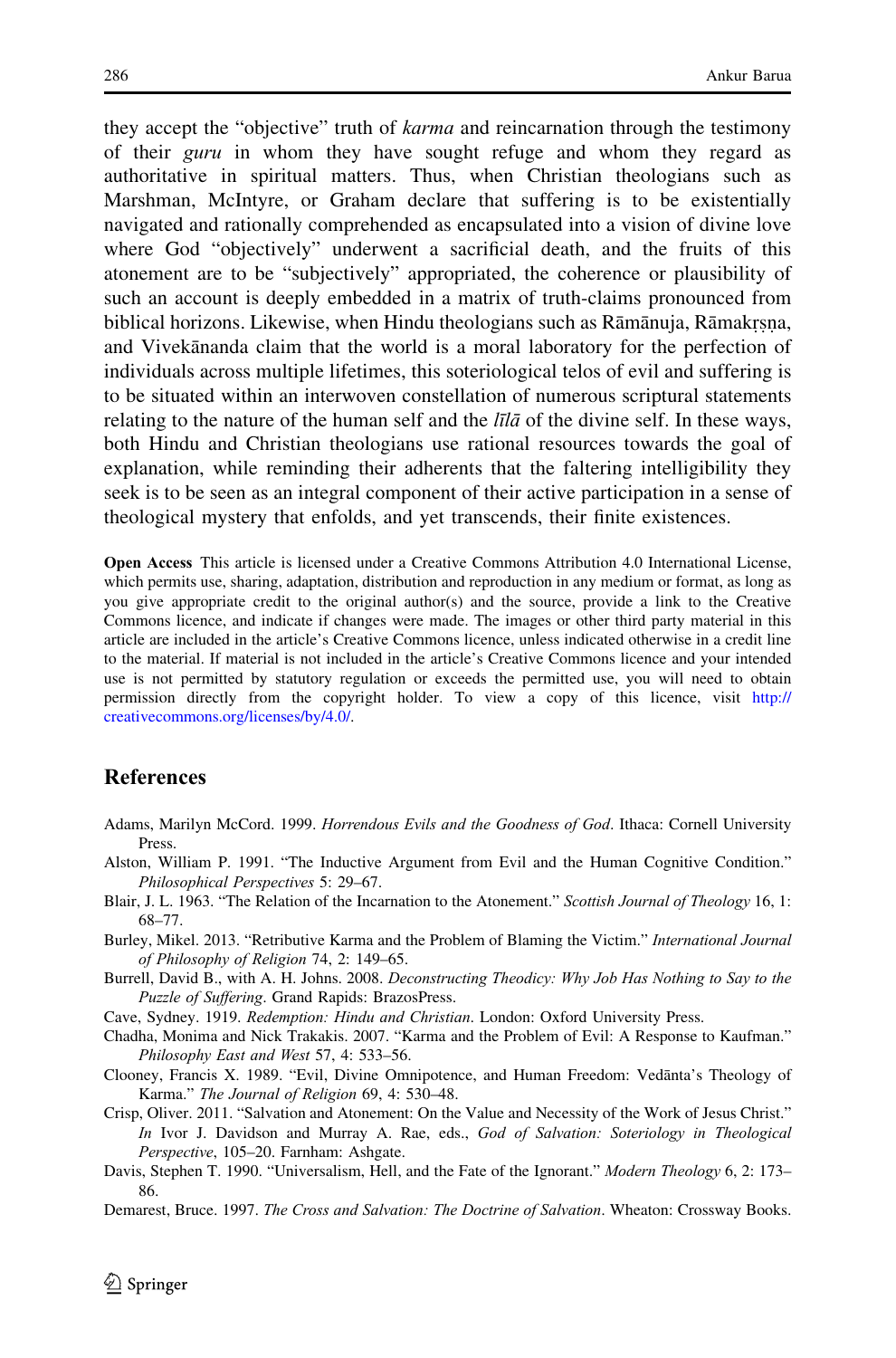- <span id="page-28-0"></span>Dhavamony, Mariasusai. 1991. "Christianity and Reincarnation." In Arthur and Joyce Berger, eds., Reincarnation: Fact or Fable?, 153–65. London: The Aquarian Press.
- Fiddes, Paul S. 1989. Past Event and Present Salvation: The Christian Idea of Atonement. London: Darton, Longman & Todd.
- Gandhi, Mohandas Karamchand. 1990. "Extracts from The Story of My Experiments with Truth." In Paul J. Griffiths, ed., Christianity Through Non-Christian Eyes, 215–27. Maryknoll: Orbis Books.
- Graham, Gordon. 2010. "Atonement." In Charles Taliaferro and Chad Meister, eds., The Cambridge Companion to Christian Philosophical Theology, 124–35. Cambridge: Cambridge University Press.
- Gunton, Colin E. 1988. The Actuality of Atonement: A Study of Metaphor, Rationality and the Christian Tradition. London: T & T Clark.
- Gupta, Mahendranath. 2010 [1902-32]. Śrīśrīrāmakrṣṇakathāmṛta: Śrīma-kathita. Kolkata: Udbodhan.
- Herman, A. L. 1971. "Indian Theodicy: Samkara and Rāmānuja on Brahma Sūtra II. 1. 32–36." Philosophy East and West 21, 3: 265–81.
- Herman, Arthur L. 1976. The Problem of Evil and Indian Thought. Delhi: Motilal Banarsidass.

Hick, John. 2010 [1966]. Evil and the God of Love. London: Palgrave Macmillan.

- Hogg, A. G. 1909 [1904–5]. Karma and Redemption: An Essay Toward the Interpretation of Hinduism and the Re-Statement of Christianity. Madras: The Christian Literature Society.
- Hogg, A. G. 1917. "The God That Must Needs Be Christ Jesus." International Review of Missions 6, 2: 221–32.
- Hogg, A. G. 1947. The Christian Message to the Hindu. London: S.C.M. Press.
- Jathanna, Origen Vasantha. 1981. The Decisiveness of the Christ-Event and the Universality of Christianity in a World of Religious Plurality. Berne: Peter Lang.
- Jensen, Paul. 1993. "Forgiveness and Atonement." Scottish Journal of Theology, 46, 2: 141-59.
- Kaufman, Whitley R. P. 2005. "Karma, Rebirth, and the Problem of Evil." Philosophy East and West 55, 1: 15–32.
- Long, Jeffery D. 2016. "Like a Dog's Curly Tail: Finding Perfection in a World of Imperfection: A Hindu Theodicy in the Tradition of Sri Ramakrishna." In Michelle Voss Roberts, ed., Comparing Faithfully: Insights for Systematic Theological Reflection, 107–25. New York: Fordham University Press.
- MacGregor, Geddes. 1991. "Is Reincarnation Compatible with Christian Faith?" In Arthur and Joyce Berger, eds., Reincarnation: Fact or Fable?, 89–98. London: The Aquarian Press.
- Mackie, J. L. 1955. "Evil and Omnipotence." Mind (ns) 64, 254: 200–212.
- Maharaj, Ayon. 2018. Infinite Paths to Infinite Reality: Sri Ramakrishna and Cross-Cultural Philosophy of Religion. New York: Oxford University Press.
- Malkovsky, Bradley. 2010. "Some Recent Developments in Hindu Understandings of Christ." Journal of Hindu-Christian Studies 23: 3–8.
- Matilal, Bimal K. 1992. "A Note on Śamkara's Theodicy." Journal of Indian Philosophy 20, 4: 363-76.
- ˙ McDermott, Thomas. 2008. Catherine of Siena: Spiritual Development in Her Life and Teaching. Mahwah: Paulist Press.
- McGrath, Alister E. 1983. "Divine Justice and Divine Equity in the Controversy Between Augustine and Julian of Eclanum." The Downside Review 101, 345: 312–19.
- McIntyre, John. 1992. The Shape of Soteriology. Edinburgh: T&T Clark.
- Moser, Paul K. 2010. "Sin and Salvation." In Charles Taliaferro and Chad Meister, eds., The Cambridge Companion to Christian Philosophical Theology, 136–51. Cambridge: Cambridge University Press.
- Mumme, Patricia Y. 1987. "Grace and Karma in Nammā<u>l</u>vār's Salvation." *Journal of the American*<br>*Quiantal Social*y 107, 2: 257, 66 Oriental Society 107, 2: 257–66.
- Murdoch, John, comp. 1893 [1888]. The Brahmo Samaj and Other Modern Eclectic Systems of Religions in India. Part 4: Religious Reform. Madras: The Christian Literature Society.
- Murphy, Mark C. 2009. "Not Penal Substitution but Vicarious Punishment." Faith and Philosophy 26, 3: 253–73.
- Paramananda, Swami. 1919. "The Harvest Field of Life." The Message of the East 8, 3 (March): 49–55.

Paramananda, Swami. 1961 [1923]. Reincarnation and Immortality. Cohasset: Vedanta Center. [A collection of articles from the Vedanta monthly The Message of the East.]

- Phillips, Stephen H. 2009, Yoga, Karma, and Rebirth: A Brief History and Philosophy. New York: Columbia University Press.
- Placher, William C. 1996. The Domestication of Transcendence: How Modern Thinking About God Went Wrong. Louisville: Westminster John Knox Press.
- Radhakrishnan, S. 1932. An Idealist View of Life. London: George Allen & Unwin.